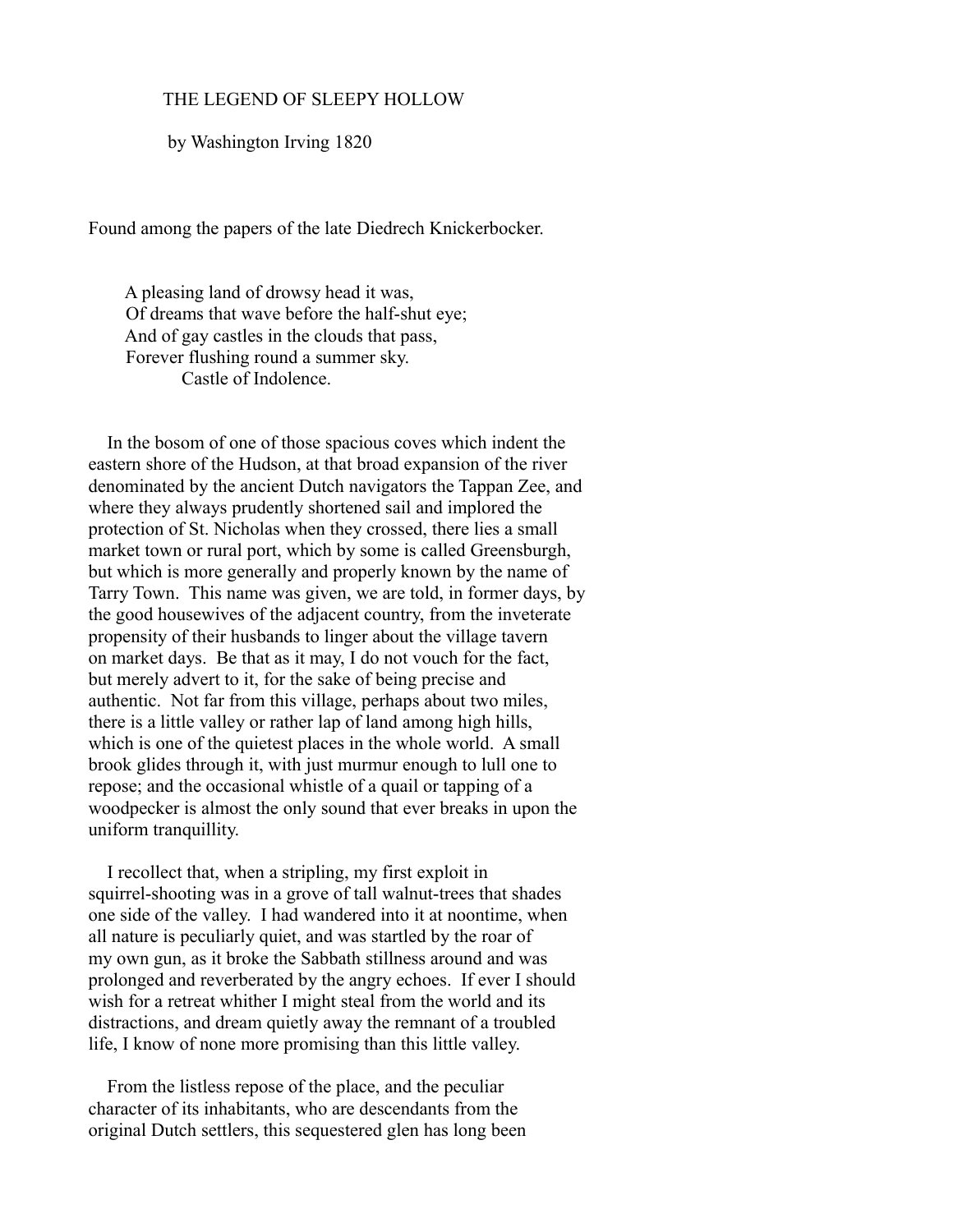known by the name of SLEEPY HOLLOW, and its rustic lads are called the Sleepy Hollow Boys throughout all the neighboring country. A drowsy, dreamy influence seems to hang over the land, and to pervade the very atmosphere. Some say that the place was bewitched by a High German doctor, during the early days of the settlement; others, that an old Indian chief, the prophet or wizard of his tribe, held his powwows there before the country was discovered by Master Hendrick Hudson. Certain it is, the place still continues under the sway of some witching power, that holds a spell over the minds of the good people, causing them to walk in a continual reverie. They are given to all kinds of marvelous beliefs; are subject to trances and visions, and frequently see strange sights, and hear music and voices in the air. The whole neighborhood abounds with local tales, haunted spots, and twilight superstitions; stars shoot and meteors glare oftener across the valley than in any other part of the country, and the nightmare, with her whole ninefold, seems to make it the favorite scene of her gambols.

 The dominant spirit, however, that haunts this enchanted region, and seems to be commander-in-chief of all the powers of the air, is the apparition of a figure on horseback, without a head. It is said by some to be the ghost of a Hessian trooper, whose head had been carried away by a cannon-ball, in some nameless battle during the Revolutionary War, and who is ever and anon seen by the country folk hurrying along in the gloom of night, as if on the wings of the wind. His haunts are not confined to the valley, but extend at times to the adjacent roads, and especially to the vicinity of a church at no great distance. Indeed, certain of the most authentic historians of those parts, who have been careful in collecting and collating the floating facts concerning this spectre, allege that the body of the trooper having been buried in the churchyard, the ghost rides forth to the scene of battle in nightly quest of his head, and that the rushing speed with which he sometimes passes along the Hollow, like a midnight blast, is owing to his being belated, and in a hurry to get back to the churchyard before daybreak.

 Such is the general purport of this legendary superstition, which has furnished materials for many a wild story in that region of shadows; and the spectre is known at all the country firesides, by the name of the Headless Horseman of Sleepy Hollow.

 It is remarkable that the visionary propensity I have mentioned is not confined to the native inhabitants of the valley, but is unconsciously imbibed by every one who resides there for a time. However wide awake they may have been before they entered that sleepy region, they are sure, in a little time, to inhale the witching influence of the air, and begin to grow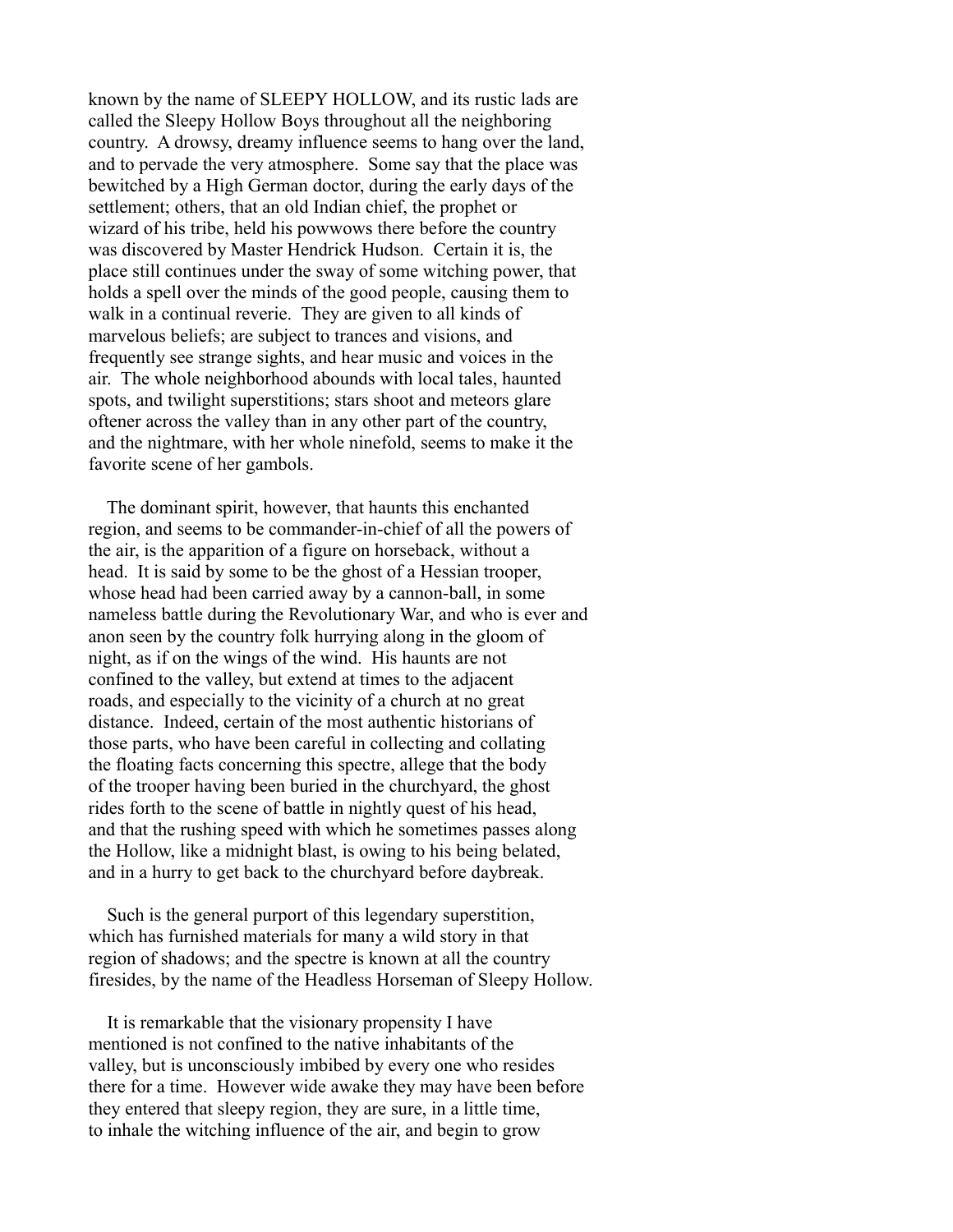imaginative, to dream dreams, and see apparitions.

 I mention this peaceful spot with all possible laud for it is in such little retired Dutch valleys, found here and there embosomed in the great State of New York, that population, manners, and customs remain fixed, while the great torrent of migration and improvement, which is making such incessant changes in other parts of this restless country, sweeps by them unobserved. They are like those little nooks of still water, which border a rapid stream, where we may see the straw and bubble riding quietly at anchor, or slowly revolving in their mimic harbor, undisturbed by the rush of the passing current. Though many years have elapsed since I trod the drowsy shades of Sleepy Hollow, yet I question whether I should not still find the same trees and the same families vegetating in its sheltered bosom.

 In this by-place of nature there abode, in a remote period of American history, that is to say, some thirty years since, a worthy wight of the name of Ichabod Crane, who sojourned, or, as he expressed it, "tarried," in Sleepy Hollow, for the purpose of instructing the children of the vicinity. He was a native of Connecticut, a State which supplies the Union with pioneers for the mind as well as for the forest, and sends forth yearly its legions of frontier woodmen and country schoolmasters. The cognomen of Crane was not inapplicable to his person. He was tall, but exceedingly lank, with narrow shoulders, long arms and legs, hands that dangled a mile out of his sleeves, feet that might have served for shovels, and his whole frame most loosely hung together. His head was small, and flat at top, with huge ears, large green glassy eyes, and a long snipe nose, so that it looked like a weather-cock perched upon his spindle neck to tell which way the wind blew. To see him striding along the profile of a hill on a windy day, with his clothes bagging and fluttering about him, one might have mistaken him for the genius of famine descending upon the earth, or some scarecrow eloped from a cornfield.

 His schoolhouse was a low building of one large room, rudely constructed of logs; the windows partly glazed, and partly patched with leaves of old copybooks. It was most ingeniously secured at vacant hours, by a \*withe twisted in the handle of the door, and stakes set against the window shutters; so that though a thief might get in with perfect ease, he would find some embarrassment in getting out, --an idea most probably borrowed by the architect, Yost Van Houten, from the mystery of an eelpot. The schoolhouse stood in a rather lonely but pleasant situation, just at the foot of a woody hill, with a brook running close by, and a formidable birch-tree growing at one end of it. From hence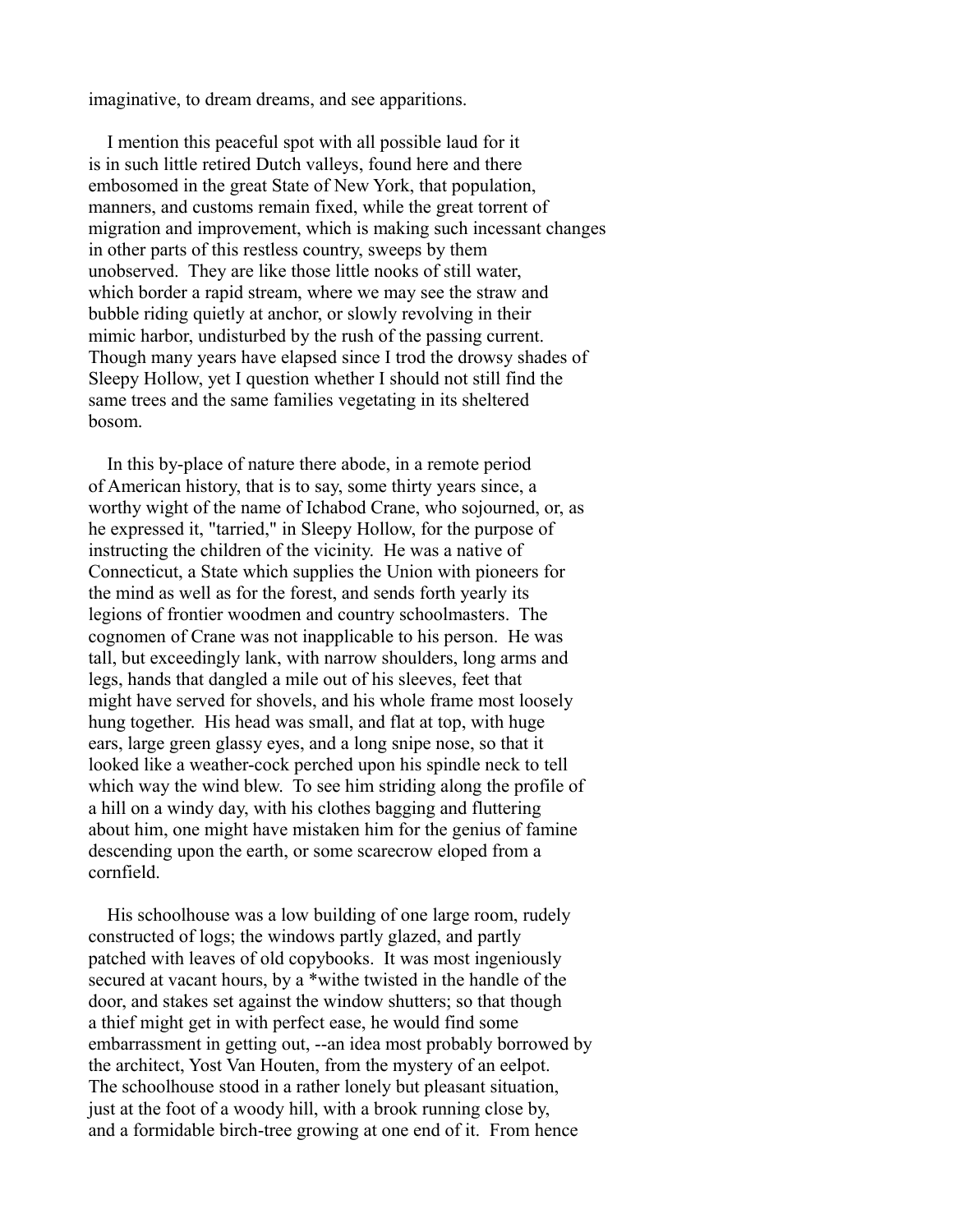the low murmur of his pupils' voices, conning over their lessons, might be heard in a drowsy summer's day, like the hum of a beehive; interrupted now and then by the authoritative voice of the master, in the tone of menace or command, or, peradventure, by the appalling sound of the birch, as he urged some tardy loiterer along the flowery path of knowledge. Truth to say, he was a conscientious man, and ever bore in mind the golden maxim, "Spare the rod and spoil the child." Ichabod Crane's scholars certainly were not spoiled.

 I would not have it imagined, however, that he was one of those cruel potentates of the school who joy in the smart of their subjects; on the contrary, he administered justice with discrimination rather than severity; taking the burden off the backs of the weak, and laying it on those of the strong. Your mere puny stripling, that winced at the least flourish of the rod, was passed by with indulgence; but the claims of justice were satisfied by inflicting a double portion on some little tough wrong headed, broad-skirted Dutch urchin, who sulked and swelled and grew dogged and sullen beneath the birch. All this he called "doing his duty by their parents;" and he never inflicted a chastisement without following it by the assurance, so consolatory to the smarting urchin, that "he would remember it and thank him for it the longest day he had to live."

 When school hours were over, he was even the companion and playmate of the larger boys; and on holiday afternoons would convoy some of the smaller ones home, who happened to have pretty sisters, or good housewives for mothers, noted for the comforts of the cupboard. Indeed, it behooved him to keep on good terms with his pupils. The revenue arising from his school was small, and would have been scarcely sufficient to furnish him with daily bread, for he was a huge feeder, and, though lank, had the dilating powers of an anaconda; but to help out his maintenance, he was, according to country custom in those parts, boarded and lodged at the houses of the farmers whose children he instructed. With these he lived successively a week at a time, thus going the rounds of the neighborhood, with all his worldly effects tied up in a cotton handkerchief.

 That all this might not be too onerous on the purses of his rustic patrons, who are apt to considered the costs of schooling a grievous burden, and schoolmasters as mere drones he had various ways of rendering himself both useful and agreeable. He assisted the farmers occasionally in the lighter labors of their farms, helped to make hay, mended the fences, took the horses to water, drove the cows from pasture, and cut wood for the winter fire. He laid aside, too, all the dominant dignity and absolute sway with which he lorded it in his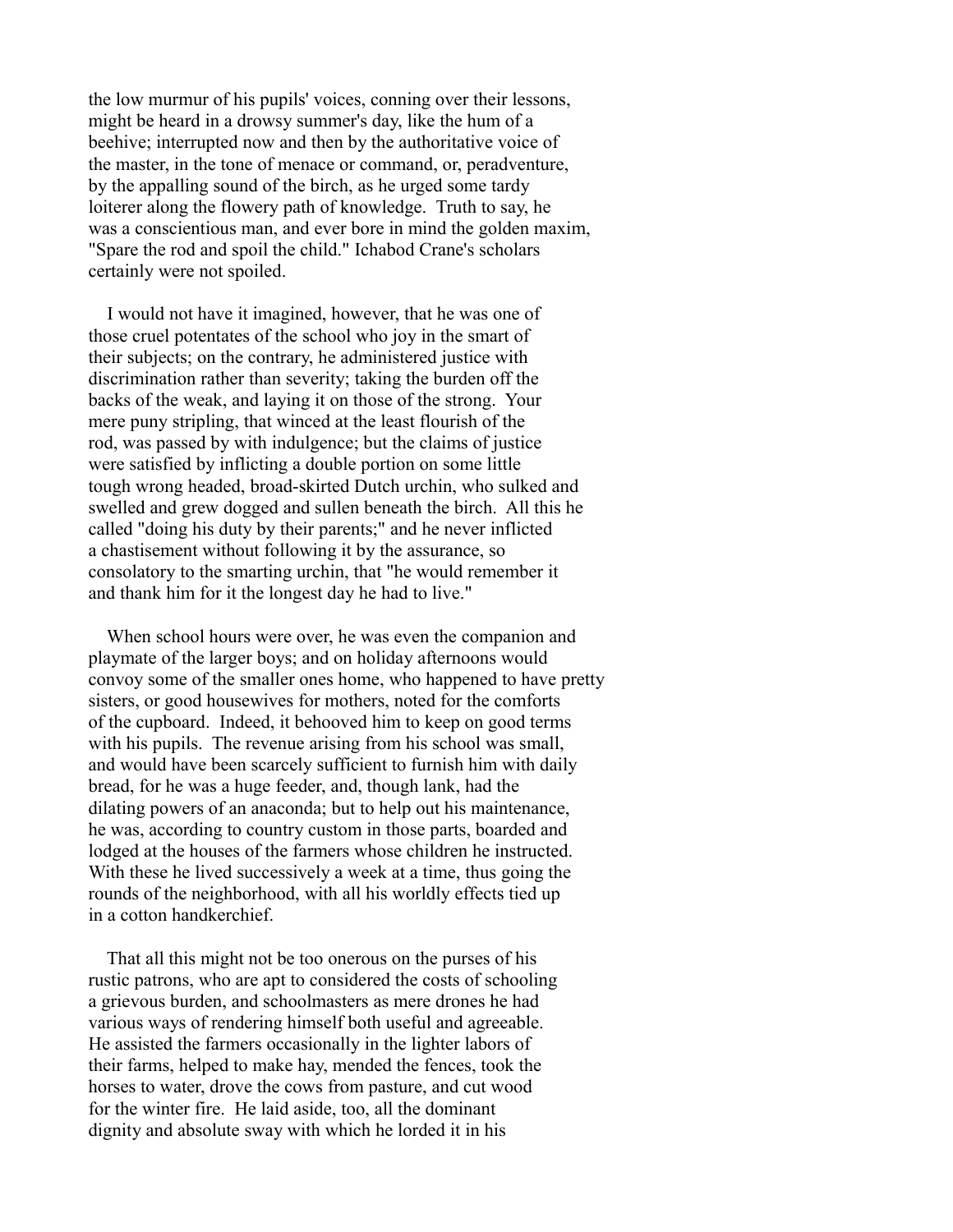little empire, the school, and became wonderfully gentle and ingratiating. He found favor in the eyes of the mothers by petting the children, particularly the youngest; and like the lion bold, which whilom so magnanimously the lamb did hold, he would sit with a child on one knee, and rock a cradle with his foot for whole hours together.

 In addition to his other vocations, he was the singingmaster of the neighborhood, and picked up many bright shillings by instructing the young folks in psalmody. It was a matter of no little vanity to him on Sundays, to take his station in front of the church gallery, with a band of chosen singers; where, in his own mind, he completely carried away the palm from the parson. Certain it is, his voice resounded far above all the rest of the congregation; and there are peculiar quavers still to be heard in that church, and which may even be heard half a mile off, quite to the opposite side of the mill-pond, on a still Sunday morning, which are said to be legitimately descended from the nose of Ichabod Crane. Thus, by divers little makeshifts, in that ingenious way which is commonly denominated "by hook and by crook," the worthy pedagogue got on tolerably enough, and was thought, by all who understood nothing of the labor of headwork, to have a wonderfully easy life of it.

 The schoolmaster is generally a man of some importance in the female circle of a rural neighborhood; being considered a kind of idle, gentlemanlike personage, of vastly superior taste and accomplishments to the rough country swains, and, indeed, inferior in learning only to the parson. His appearance, therefore, is apt to occasion some little stir at the tea-table of a farmhouse, and the addition of a supernumerary dish of cakes or sweetmeats, or, peradventure, the parade of a silver teapot. Our man of letters, therefore, was peculiarly happy in the smiles of all the country damsels. How he would figure among them in the churchyard, between services on Sundays; gathering grapes for them from the wild vines that overran the surrounding trees; reciting for their amusement all the epitaphs on the tombstones; or sauntering, with a whole bevy of them, along the banks of the adjacent mill-pond; while the more bashful country bumpkins hung sheepishly back, envying his superior elegance and address.

 From his half-itinerant life, also, he was a kind of traveling gazette, carrying the whole budget of local gossip from house to house, so that his appearance was always greeted with satisfaction. He was, moreover, esteemed by the women as a man of great erudition, for he had read several books quite through, and was a perfect master of Cotton Mather's "History of New England Witchcraft," in which, by the way, he most firmly and potently believed.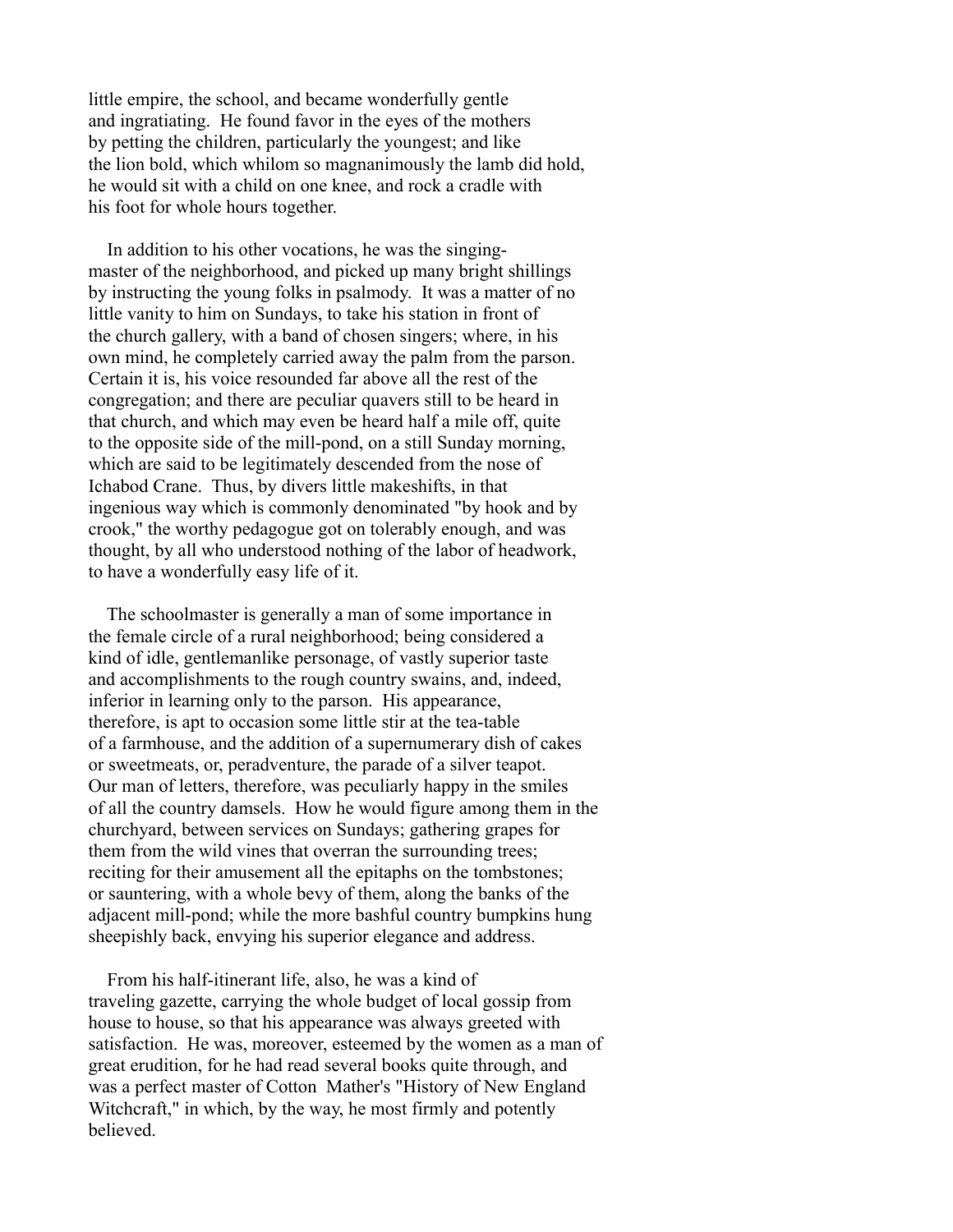He was, in fact, an odd mixture of small shrewdness and simple credulity. His appetite for the marvelous, and his powers of digesting it, were equally extraordinary; and both had been increased by his residence in this spell-bound region. No tale was too gross or monstrous for his capacious swallow. It was often his delight, after his school was dismissed in the afternoon, to stretch himself on the rich bed of clover bordering the little brook that whimpered by his school-house, and there con over old Mather's direful tales, until the gathering dusk of evening made the printed page a mere mist before his eyes. Then, as he wended his way by swamp and stream and awful woodland, to the farmhouse where he happened to be quartered, every sound of nature, at that witching hour, fluttered his excited imagination, --the moan of the whip-poor-will from the hillside, the boding cry of the tree toad, that harbinger of storm, the dreary hooting of the screech owl, to the sudden rustling in the thicket of birds frightened from their roost. The fireflies, too, which sparkled most vividly in the darkest places, now and then startled him, as one of uncommon brightness would stream across his path; and if, by chance, a huge blockhead of a beetle came winging his blundering flight against him, the poor varlet was ready to give up the ghost, with the idea that he was struck with a witch's token. His only resource on such occasions, either to drown thought or drive away evil spirits, was to sing psalm tunes and the good people of Sleepy Hollow, as they sat by their doors of an evening, were often filled with awe at hearing his nasal melody, "in linked sweetness long drawn out," floating from the distant hill, or along the dusky road.

 Another of his sources of fearful pleasure was to pass long winter evenings with the old Dutch wives, as they sat spinning by the fire, with a row of apples roasting and spluttering along the hearth, and listen to their marvellous tales of ghosts and goblins, and haunted fields, and haunted brooks, and haunted bridges, and haunted houses, and particularly of the headless horseman, or Galloping Hessian of the Hollow, as they sometimes called him. He would delight them equally by his anecdotes of witchcraft, and of the direful omens and portentous sights and sounds in the air, which prevailed in the earlier times of Connecticut; and would frighten them woefully with speculations upon comets and shooting stars; and with the alarming fact that the world did absolutely turn round, and that they were half the time topsy-turvy!

 But if there was a pleasure in all this, while snugly cuddling in the chimney corner of a chamber that was all of a ruddy glow from the crackling wood fire, and where, of course, no spectre dared to show its face, it was dearly purchased by the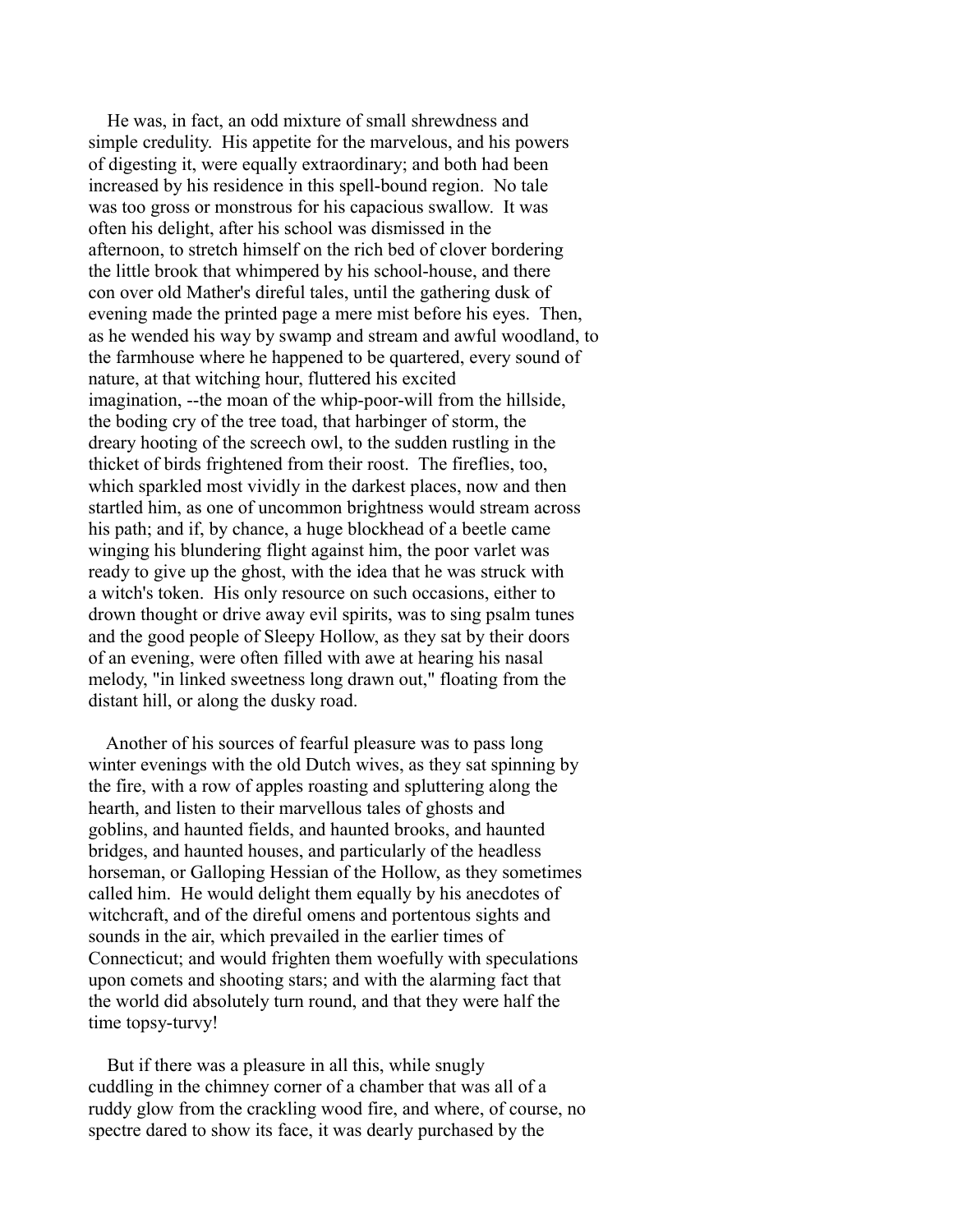terrors of his subsequent walk homewards. What fearful shapes and shadows beset his path, amidst the dim and ghastly glare of a snowy night! With what wistful look did he eye every trembling ray of light streaming across the waste fields from some distant window! How often was he appalled by some shrub covered with snow, which, like a sheeted spectre, beset his very path! How often did he shrink with curdling awe at the sound of his own steps on the frosty crust beneath his feet; and dread to look over his shoulder, lest he should behold some uncouth being tramping close behind him! and how often was he thrown into complete dismay by some rushing blast, howling among the trees, in the idea that it was the Galloping Hessian on one of his nightly scourings!

 All these, however, were mere terrors of the night, phantoms of the mind that walk in darkness; and though he had seen many spectres in his time, and been more than once beset by Satan in divers shapes, in his lonely perambulations, yet daylight put an end to all these evils; and he would have passed a pleasant life of it, in despite of the Devil and all his works, if his path had not been crossed by a being that causes more perplexity to mortal man than ghosts, goblins, and the whole race of witches put together, and that was--a woman.

 Among the musical disciples who assembled, one evening in each week, to receive his instructions in psalmody, was Katrina Van Tassel, the daughter and only child of a substantial Dutch farmer. She was a booming lass of fresh eighteen; plump as a partridge; ripe and melting and rosy-cheeked as one of her father's peaches, and universally famed, not merely for her beauty, but her vast expectations. She was withal a little of a coquette, as might be perceived even in her dress, which was a mixture of ancient and modern fashions, as most suited to set of her charms. She wore the ornaments of pure yellow gold, which her great-great-grandmother had brought over from Saar dam; the tempting stomacher of the olden time, and withal a provokingly short petticoat, to display the prettiest foot and ankle in the country round.

 Ichahod Crane had a soft and foolish heart towards the sex; and it is not to be wondered at, that so tempting a morsel soon found favor in his eyes, more especially after he had visited her in her paternal mansion. Old Baltus Van Tassel was a perfect picture of a thriving, contented, liberal-hearted farmer. He seldom, it is true, sent either his eyes or his thoughts beyond the boundaries of his own farm; but within those everything was snug, happy and well-conditioned. He was satisfied with his wealth, but not proud of it; and piqued himself upon the hearty abundance, rather than the style in which he lived. His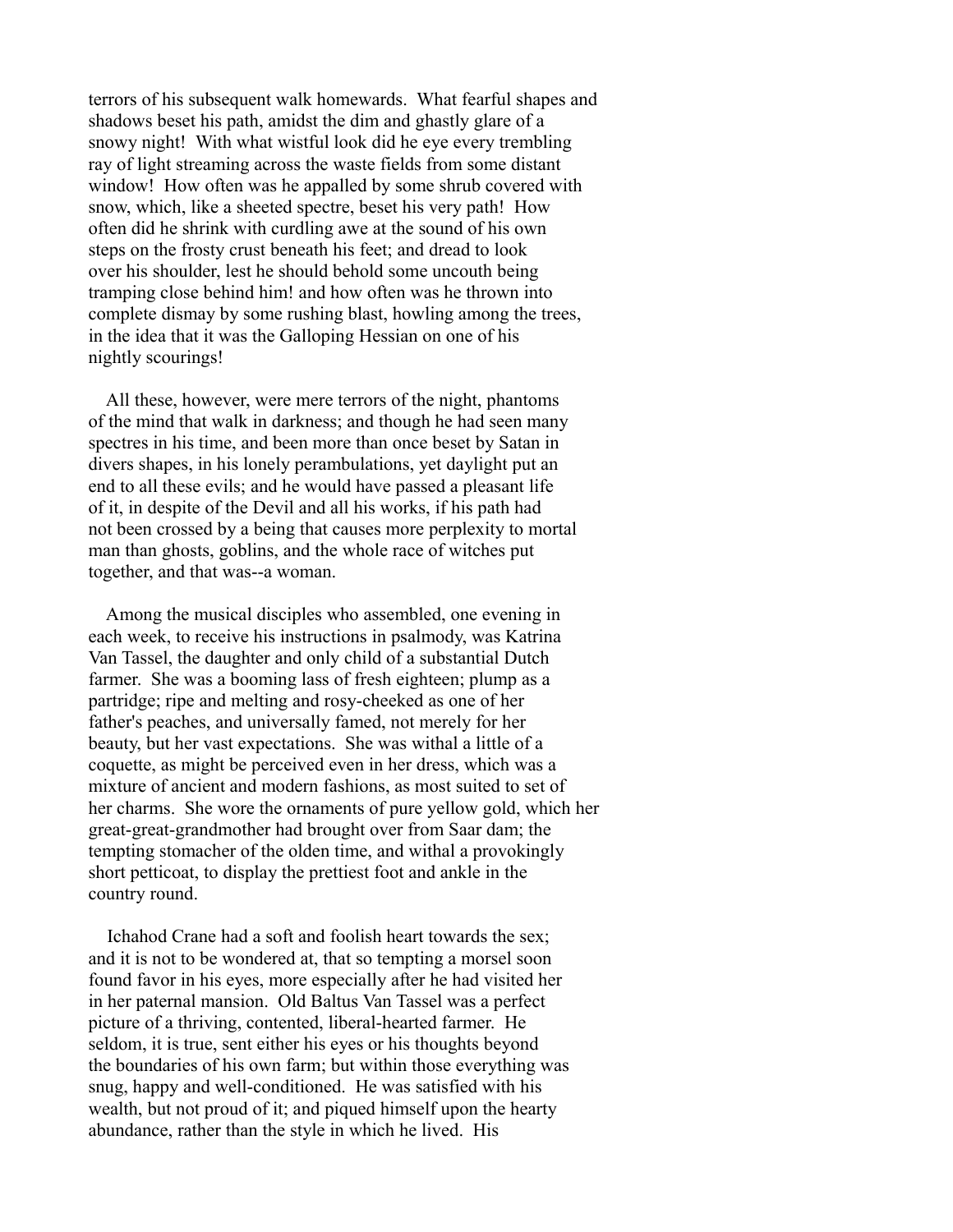stronghold was situated on the banks of the Hudson, in one of those green, sheltered, fertile nooks in which the Dutch farmers are so fond of nestling. A great elm tree spread its broad branches over it, at the foot of which bubbled up a spring of the softest and sweetest water, in a little well formed of a barrel; and then stole sparkling away through the grass, to a neighboring brook, that babbled along among alders and dwarf willows. Hard by the farmhouse was a vast barn, that might have served for a church; every window and crevice of which seemed bursting forth with the treasures of the farm; the flail was busily resounding within it from morning to night; swallows and martins skimmed twittering about the eaves; an rows of pigeons, some with one eye turned up, as if watching the weather, some with their heads under their wings or buried in their bosoms, and others swelling, and cooing, and bowing about their dames, were enjoying the sunshine on the roof. Sleek unwieldy porkers were grunting in the repose and abundance of their pens, from whence sallied forth, now and then, troops of sucking pigs, as if to snuff the air. A stately squadron of snowy geese were riding in an adjoining pond, convoying whole fleets of ducks; regiments of turkeys were gobbling through the farmyard, and Guinea fowls fretting about it, like ill-tempered housewives, with their peevish, discontented cry. Before the barn door strutted the gallant cock, that pattern of a husband, a warrior and a fine gentleman, clapping his burnished wings and crowing in the pride and gladness of his heart, --sometimes tearing up the earth with his feet, and then generously calling his ever-hungry family of wives and children to enjoy the rich morsel which he had discovered.

 The pedagogue's mouth watered as he looked upon this sumptuous promise of luxurious winter fare. In his devouring mind's eye, he pictured to himself every roasting-pig running about with a pudding in his belly, and an apple in his mouth; the pigeons were snugly put to bed in a comfortable pie, and tucked in with a coverlet of crust; the geese were swimming in their own gravy; and the ducks pairing cosily in dishes, like snug married couples, with a decent competency of onion sauce. In the porkers he saw carved out the future sleek side of bacon, and juicy relishing ham; not a turkey but he beheld daintily trussed up, with its gizzard under its wing, and, peradventure, a necklace of savory sausages; and even bright chanticleer himself lay sprawling on his back, in a side dish, with uplifted claws, as if craving that quarter which his chivalrous spirit disdained to ask while living.

 As the enraptured Ichabod fancied all this, and as he rolled his great green eyes over the fat meadow lands, the rich fields of wheat, of rye, of buckwheat, and Indian corn, and the orchards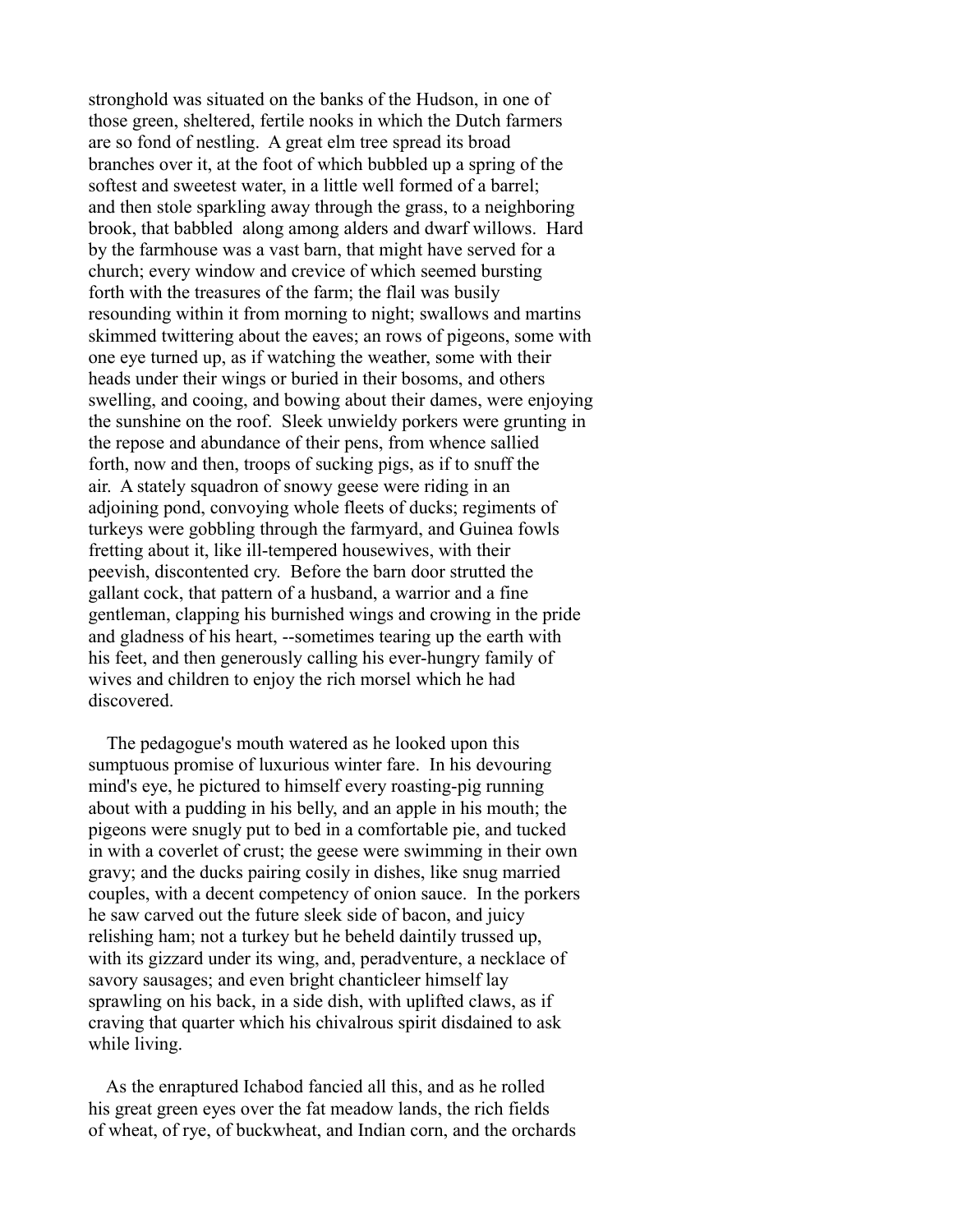burdened with ruddy fruit, which surrounded the warm tenement of Van Tassel, his heart yearned after the damsel who was to inherit these domains, and his imagination expanded with the idea, how they might be readily turned into cash, and the money invested in immense tracts of wild land, and shingle palaces in the wilderness. Nay, his busy fancy already realized his hopes, and presented to him the blooming Katrina, with a whole family of children, mounted on the top of a wagon loaded with household trumpery, with pots and kettles dangling beneath; and he beheld himself bestriding a pacing mare, with a colt at her heels, setting out for Kentucky, Tennessee, --or the Lord knows where!

 When he entered the house, the conquest of his heart was complete. It was one of those spacious farmhouses, with highridged but lowly sloping roofs, built in the style handed down from the first Dutch settlers; the low projecting eaves forming a piazza along the front, capable of being closed up in bad weather. Under this were hung flails, harness, various utensils of husbandry, and nets for fishing in the neighboring river. Benches were built along the sides for summer use; and a great spinning-wheel at one end, and a churn at the other, showed the various uses to which this important porch might be devoted. From this piazza the wondering Ichabod entered the hall, which formed the centre of the mansion, and the place of usual residence. Here rows of resplendent pewter, ranged on a long dresser, dazzled his eyes. In one corner stood a huge bag of wool, ready to be spun; in another, a quantity of linsey-woolsey just from the loom; ears of Indian corn, and strings of dried apples and peaches, hung in gay festoons along the walls, mingled with the gaud of red peppers; and a door left ajar gave him a peep into the best parlor, where the claw-footed chairs and dark mahogany tables shone like mirrors; andirons, with their accompanying shovel and tongs, glistened from their covert of asparagus tops; mockoranges and conch - shells decorated the mantelpiece; strings of various-colored birds eggs were suspended above it; a great ostrich egg was hung from the centre of the room, and a corner cupboard, knowingly left open, displayed immense treasures of old silver and well-mended china.

 From the moment Ichabod laid his eyes upon these regions of delight, the peace of his mind was at an end, and his only study was how to gain the affections of the peerless daughter of Van Tassel. In this enterprise, however, he had more real difficulties than generally fell to the lot of a knight-errant of yore, who seldom had anything but giants, enchanters, fiery dragons, and such like easily conquered adversaries, to contend with and had to make his way merely through gates of iron and brass, and walls of adamant to the castle keep, where the lady of his heart was confined; all which he achieved as easily as a man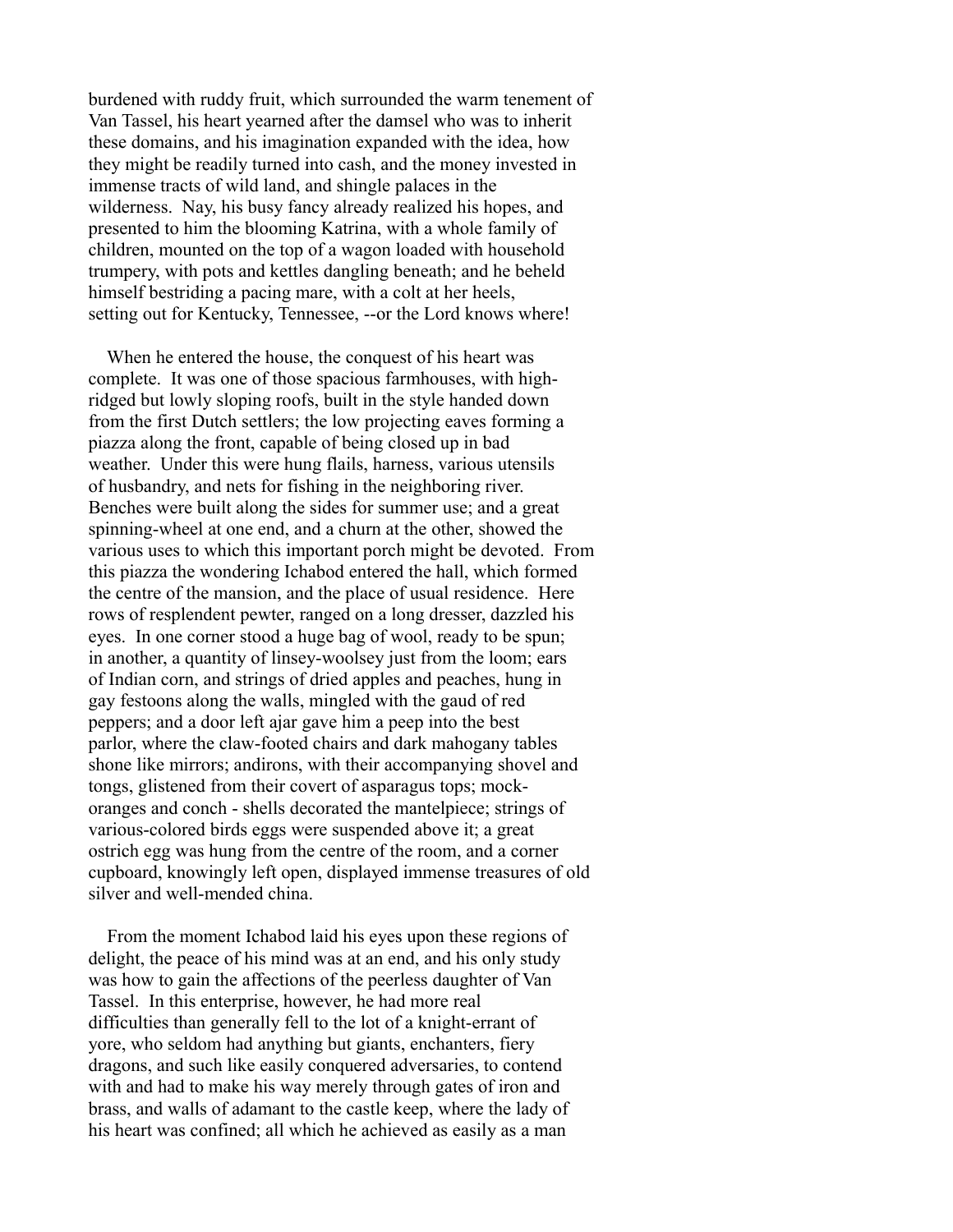would carve his way to the centre of a Christmas pie; and then the lady gave him her hand as a matter of course. Ichabod, on the contrary, had to win his way to the heart of a country coquette, beset with a labyrinth of whims and caprices, which were forever presenting new difficulties and impediments; and he had to encounter a host of fearful adversaries of real flesh and blood, the numerous rustic admirers, who beset every portal to her heart, keeping a watchful and angry eye upon each other, but ready to fly out in the common cause against any new competitor.

 Among these, the most formidable was a burly, roaring, roystering blade, of the name of Abraham, or, according to the Dutch abbreviation, Brom Van Brunt, the hero of the country round which rang with his feats of strength and hardihood. He was broad-shouldered and double-jointed, with short curly black hair, and a bluff but not unpleasant countenance, having a mingled air of fun and arrogance From his Herculean frame and great powers of limb he had received the nickname of BROM BONES, by which he was universally known. He was famed for great knowledge and skill in horsemanship, being as dexterous on horseback as a Tartar. He was foremost at all races and cock fights; and, with the ascendancy which bodily strength always acquires in rustic life, was the umpire in all disputes, setting his hat on one side, and giving his decisions with an air and tone that admitted of no gainsay or appeal. He was always ready for either a fight or a frolic; but had more mischief than ill-will in his composition; and with all his overbearing roughness, there was a strong dash of waggish good humor at bottom. He had three or four boon companions, who regarded him as their model, and at the head of whom he scoured the country, attending every scene of feud or merriment for miles round. In cold weather he was distinguished by a fur cap, surmounted with a flaunting fox's tail; and when the folks at a country gathering descried this well-known crest at a distance, whisking about among a squad of hard riders, they always stood by for a squall. Sometimes his crew would be heard dashing along past the farmhouses at midnight, with whoop and halloo, like a troop of Don Cossacks; and the old dames, startled out of their sleep, would listen for a moment till the hurry-scurry had clattered by, and then exclaim, "Ay, there goes Brom Bones and his gang!" The neighbors looked upon him with a mixture of awe, admiration, and good-will; and, when any madcap prank or rustic brawl occurred in the vicinity, always shook their heads, and warranted Brom Bones was at the bottom of it.

 This rantipole hero had for some time singled out the blooming Katrina for the object of his uncouth gallantries, and though his amorous toyings were something like the gentle caresses and endearments ofa bear, yet it was whispered that she did not altogether discourage his hopes. Certain it is, his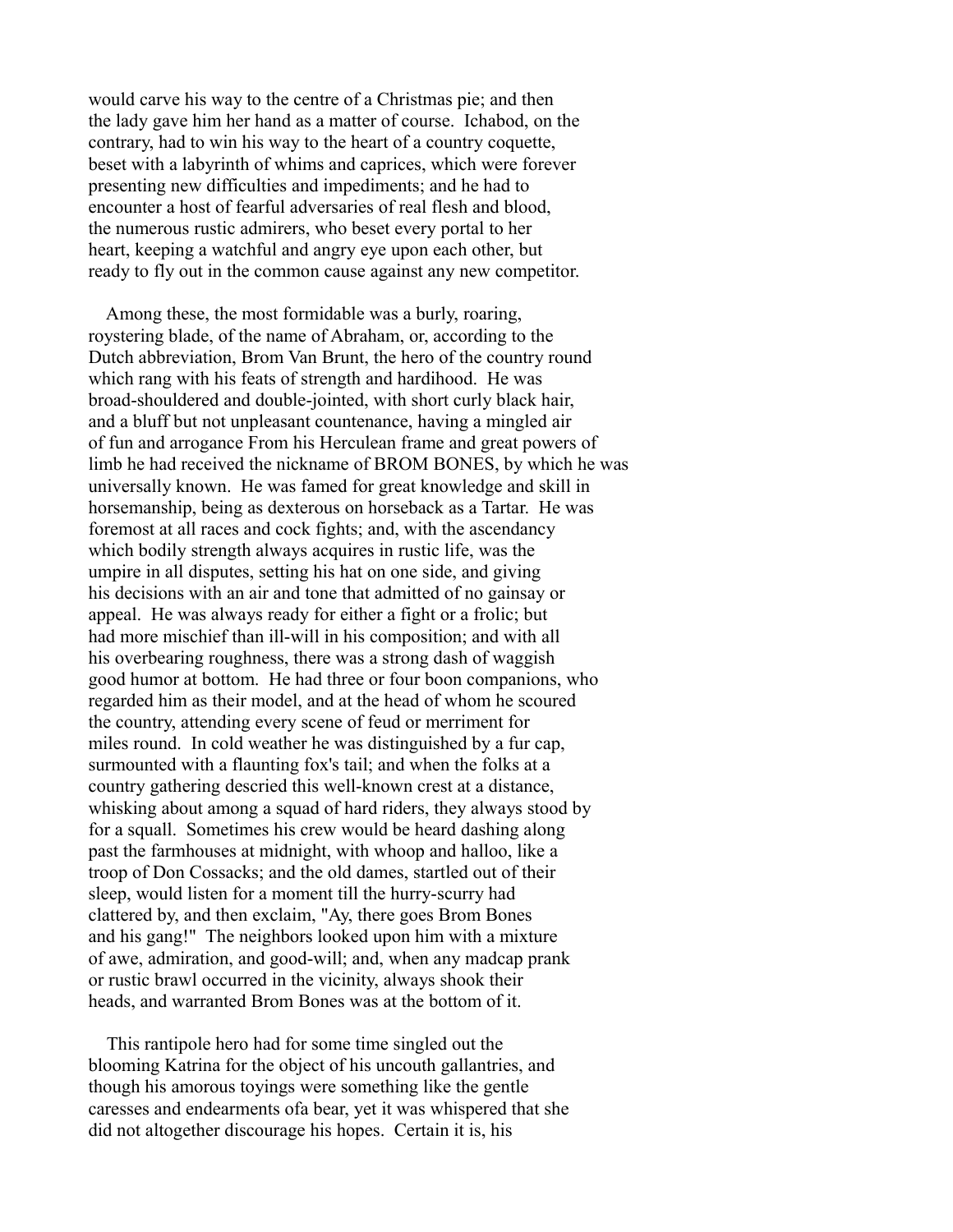advances were signals for rival candidates to retire, who felt no inclination to cross a lion in his amours; insomuch, that when his horse was seen tied to Van Tassel's paling, on a Sunday night, a sure sign that his master was courting, or, as it is termed, " sparking," within, all other suitors passed by in despair, and carried the war into other quarters.

 Such was the formidable rival with whom Ichabod Crane had to contend, and, considering, all things, a stouter man than he would have shrunk from the competition, and a wiser man would have despaired. He had, however, a happy mixture of pliability and perseverance in his nature; he was in form and spirit like a supple-jack-yielding, but tough; though he bent, he never broke; and though he bowed beneath the slightest pressure, yet, the moment it was away--jerk!--he was as erect, and carried his head as high as ever.

 To have taken the field openly against his rival would have been madness; for he was not a man to be thwarted in his amours, any more than that stormy lover, Achilles. Ichabod, therefore, made his advances in a quiet and gently insinuating manner. Under cover of his character of singing-master, he made frequent visits at the farmhouse; not that he had anything to apprehend from the meddlesome interference of parents, which is so often a stumbling-block in the path of lovers. Balt Van Tassel was an easy indulgent soul; he loved his daughter better even than his pipe, and, like a reasonable man and an excellent father, let her have her way in everything. His notable little wife, too, had enough to do to attend to her housekeeping and manage her poultry; for, as she sagely observed, ducks and geese are foolish things, and must be looked after, but girls can take care of themselves. Thus, while the busy dame bustled about the house, or plied her spinning-wheel at one end of the piazza, honest Balt would sit smoking his evening pipe at the other, watching the achievements of a little wooden warrior, who, armed with a sword in each hand, was most valiantly fighting the wind on the pinnacle of the barn. In the mean time, Ichabod would carry on his suit with the daughter by the side of the spring under the great elm, or sauntering along in the twilight, that hour so favorable to the lover's eloquence.

 I profess not to know how women's hearts are wooed and won. To me they have always been matters of riddle and admiration. Some seem to have but one vulnerable point, or door of access; while others have a thousand avenues, and may be captured in a thousand different ways. It is a great triumph of skill to gain the former, but a still greater proof of generalship to maintain possession of the latter, for man must battle for his fortress at every door and window. He who wins a thousand common hearts is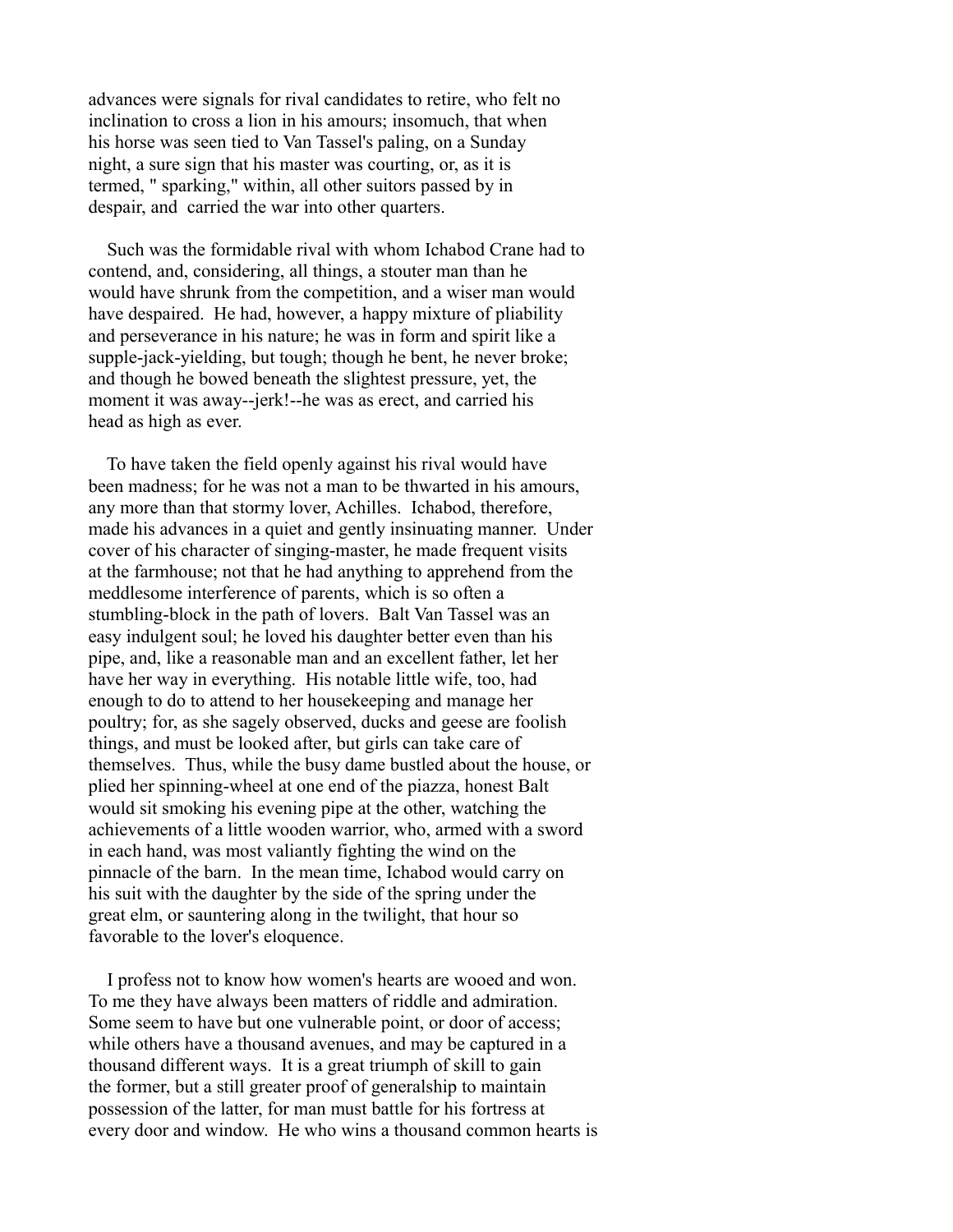therefore entitled to some renown; but he who keeps undisputed sway over the heart of a coquette is indeed a hero. Certain it is, this was not the case with the redoubtable Brom Bones; and from the moment Ichabod Crane made his advances, the interests of the former evidently declined: his horse was no longer seen tied to the palings on Sunday nights, and a deadly feud gradually arose between him and the preceptor of Sleepy Hollow.

 Brom, who had a degree of rough chivalry in his nature, would fain have carried matters to open warfare and have settled their pretensions to the lady, according to the mode of those most concise and simple reasoners, the knights-errant of yore, - by single combat; but lchabod was too conscious of the superior might of his adversary to enter the lists against him; he had overheard a boast of Bones, that he would "double the schoolmaster up, and lay him on a shelf of his own schoolhouse;" and he was too wary to give him an opportunity. There was something extremely provoking, in this obstinately pacific system; it left Brom no alternative but to draw upon the funds of rustic waggery in his disposition, and to play off boorish practical jokes upon his rival. Ichabod became the object of whimsical persecution to Bones and his gang of rough riders. They harried his hitherto peaceful domains, smoked out his singingschool by stopping up the chimney, broke into the schoolhouse at night, in spite of its formidable fastenings of withe and window stakes, and turned everything topsy-turvy, so that the poor schoolmaster began to think all the witches in the country held their meetings there. But what was still more annoying, Brom took all Opportunities of turning him into ridicule in presence of his mistress, and had a scoundrel dog whom he taught to whine in the most ludicrous manner, and introduced as a rival of Ichabod's, to instruct her in psalmody.

 In this way matters went on for some time, without producing any material effect on the relative situations of the contending powers. On a fine autumnal afternoon, Ichabod, in pensive mood, sat enthroned on the lofty stool from whence he usually watched all the concerns of his little literary realm. In his hand he swayed a ferule, that sceptre of despotic power; the birch of justice reposed on three nails behind the throne, a constant terror to evil doers, while on the desk before him might be seen sundry contraband articles and prohibited weapons, detected upon the persons of idle urchins, such as half-munched apples, popguns, whirligigs, fly-cages, and whole legions of rampant little paper game-cocks. Apparently there had been some appalling act of justice recently inflicted, for his scholars were all busily intent upon their books, or slyly whispering behind them with one eye kept upon the master; and a kind of buzzing stillness reigned throughout the schoolroom. It was suddenly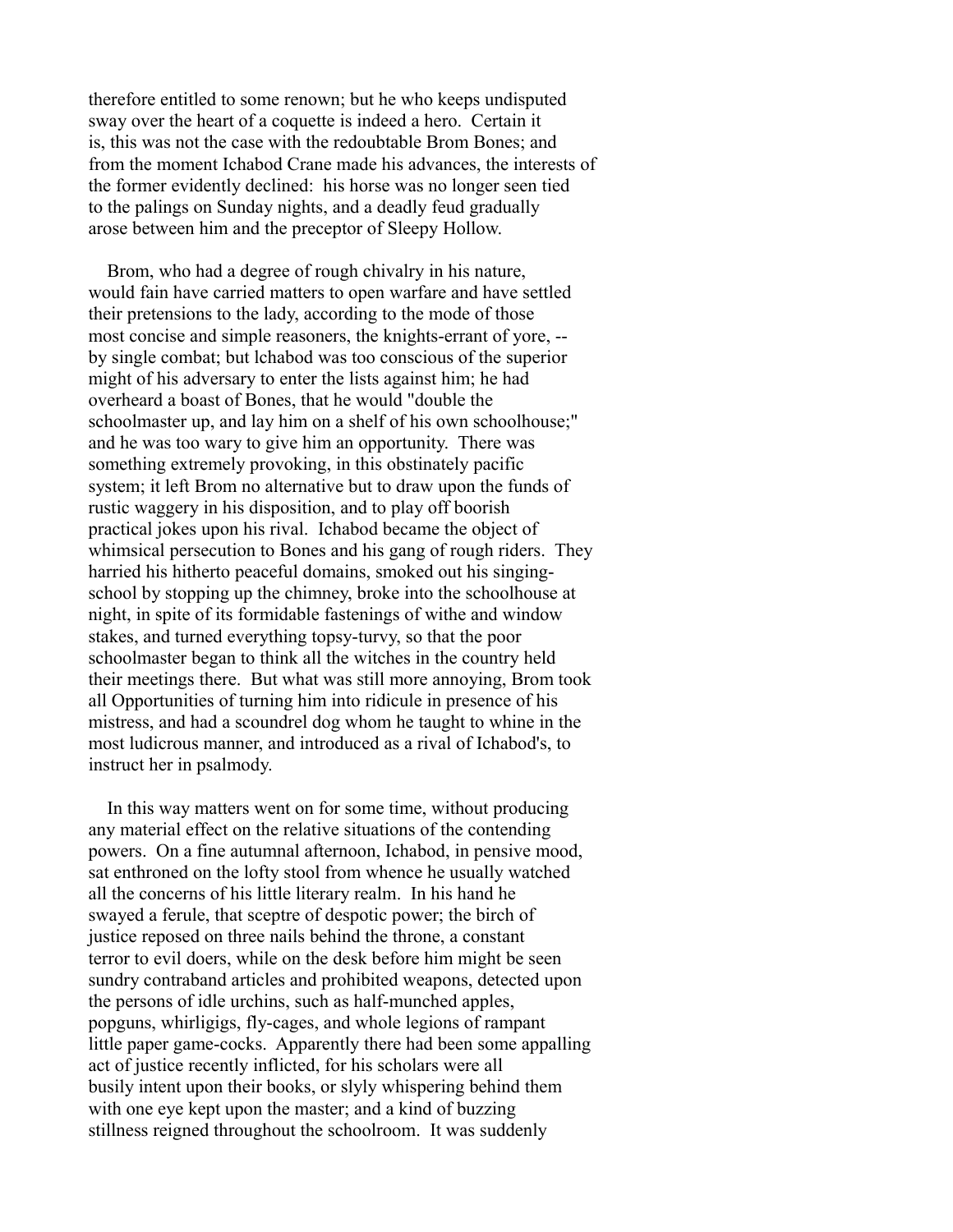interrupted by the appearance of a negro in tow-cloth jacket and trowsers. a round-crowned fragment of a hat, like the cap of Mercury, and mounted on the back of a ragged, wild, half-broken colt, which he managed with a rope by way of halter. He came clattering up to the school-door with an invitation to Ichabod to attend a merry - making or "quilting-frolic," to be held that evening at Mynheer Van Tassel's; and having, delivered his message with that air of importance and effort at fine language which a negro is apt to display on petty embassies of the kind, he dashed over the brook, and was seen scampering, away up the Hollow, full of the importance and hurry of his mission.

 All was now bustle and hubbub in the late quiet schoolroom. The scholars were hurried through their lessons without stopping at trifles; those who were nimble skipped over half with impunity, and those who were tardy had a smart application now and then in the rear, to quicken their speed or help them over a tall word. Books were flung aside without being put away on the shelves, inkstands were overturned, benches thrown down, and the whole school was turned loose an hour before the usual time, bursting forth like a legion of young imps, yelping and racketing about the green in joy at their early emancipation.

 The gallant Ichabod now spent at least an extra half hour at his toilet, brushing and furbishing up his best, and indeed only suit of rusty black, and arranging his locks by a bit of broken looking-glass that hung up in the schoolhouse. That he might make his appearance before his mistress in the true style of a cavalier, he borrowed a horse from the farmer with whom he was domiciliated, a choleric old Dutchman of the name of Hans Van Ripper, and, thus gallantly mounted, issued forth like a knighterrant in quest of adventures. But it is meet I should, in the true spirit of romantic story, give some account of the looks and equipments of my hero and his steed. The animal he bestrode was a broken-down plow-horse, that had outlived almost everything but its viciousness. He was gaunt and shagged, with a ewe neck, and a head like a hammer; his rusty mane and tail were tangled and knotted with burs; one eye had lost its pupil, and was glaring and spectral, but the other had the gleam of a genuine devil in it. Still he must have had fire and mettle in his day, if we may judge from the name he bore of Gunpowder. He had, in fact, been a favorite steed of his master's, the choleric Van Ripper, who was a furious rider, and had infused, very probably, some of his own spirit into the animal; for, old and broken-down as he looked, there was more of the lurking devil in him than in any young filly in the country.

 Ichabod was a suitable figure for such a steed . He rode with short stirrups, which brought his knees nearly up to the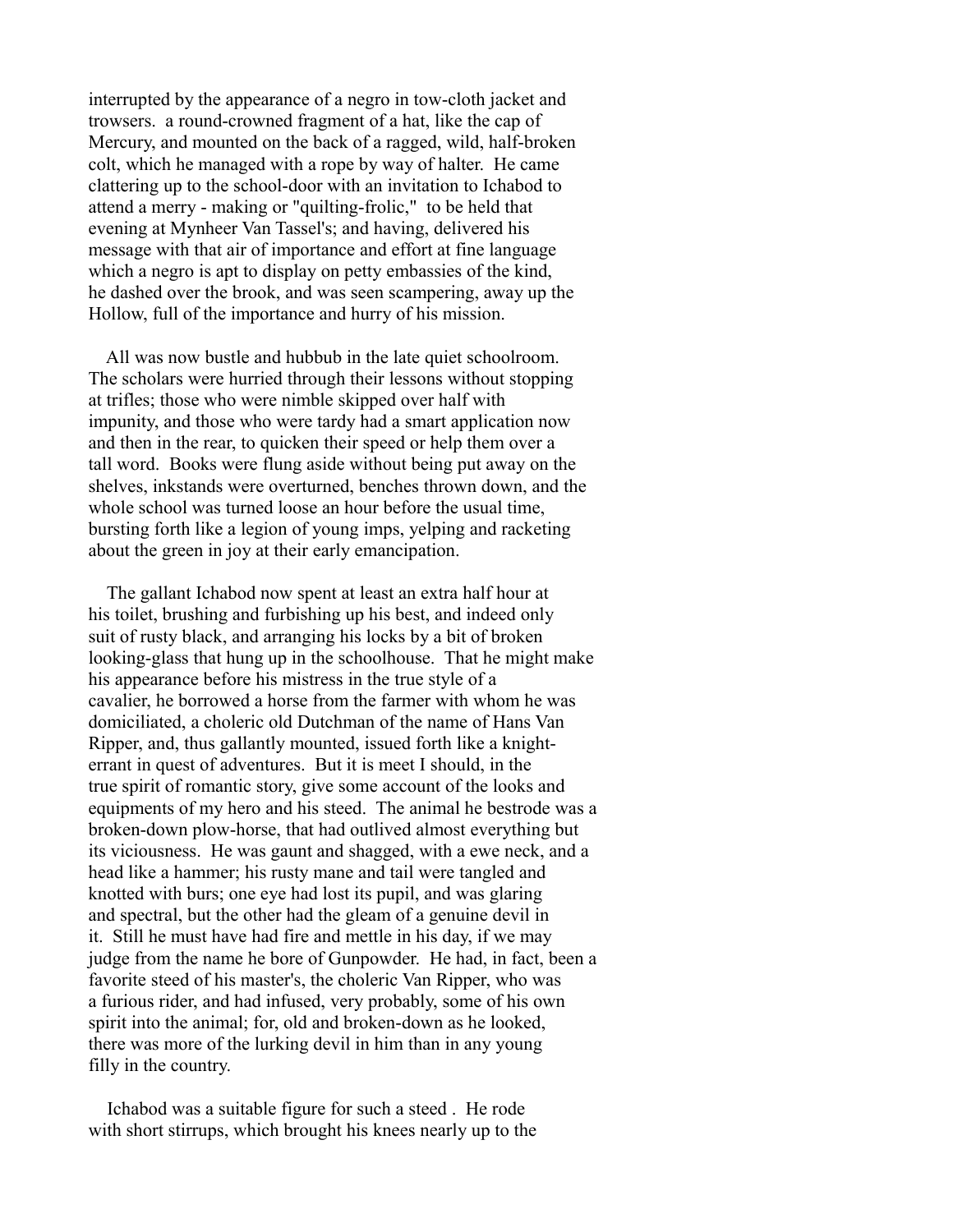pommel of the saddle; his sharp elbows stuck out like grasshoppers'; he carried his whip perpendicularly in his hand, like a sceptre, and as his horse jogged on, the motion of his arms was not unlike the flapping of a pair of wings. A small wool hat rested on the top of his nose, for so his scanty strip of forehead might be called, and the skirts of his black coat fluttered out almost to the horses tail. Such was the appearance of Ichabod and his steed as they shambled out of the gate of Hans Van Ripper, and it was altogether such an apparition as is seldom to be met with in broad daylight.

 It was, as I have said, a fine autumnal day; the sky was clear and serene, and nature wore that rich and golden livery which we always associate with the idea of abundance. The forests had put on their sober brown and yellow, while some trees of the tenderer kind had been nipped by the frosts into brilliant dyes of orange, purple, and scarlet. Streaming files of wild ducks began to make their appearance high in the air; the bark of the squirrel might be heard from the groves of beech and hickorynuts, and the pensive whistle of the quail at intervals from the neighboring stubble field.

 The small birds were taking their farewell banquets. In the fullness of their revelry, they fluttered, chirping and frolicking from bush to bush, and tree to tree, capricious from the very profusion and variety around them. There was the honest cockrobin, the favorite game of stripling sportsmen, with its loud querulous note; and the twittering blackbirds flying in sable clouds, and the golden- winged woodpecker with his crimson crest, his broad black gorget, and splendid plumage; and the cedar-bird, with its red tipt wings and yellow-tipt tail and its little monteiro cap of feathers; and the blue jay, that noisy coxcomb, in his gay light blue coat and white underclothes, screaming and chattering, nodding and bobbing and bowing, and pretending to be on good terms with every songster of the grove.

 As Ichabod jogged slowly on his way, his eye, ever open to every symptom of culinary abundance, ranged with delight over the treasures of jolly autumn. On all sides he beheld vast store of apples: some hanging in oppressive opulence on the trees; some gathered into baskets and barrels for the market; others heaped up in rich piles for the cider-press. Farther on he beheld great fields of Indian corn, with its golden ears peeping from their leafy coverts, and holding out the promise of cakes and hastypudding; and the yellow pumpkins lying beneath them, turning up their fair round bellies to the sun, and giving ample prospects of the most luxurious of pies; and anon he passed the fragrant buckwheat fields breathing the odor of the beehive, and as he beheld them, soft anticipations stole over his mind of dainty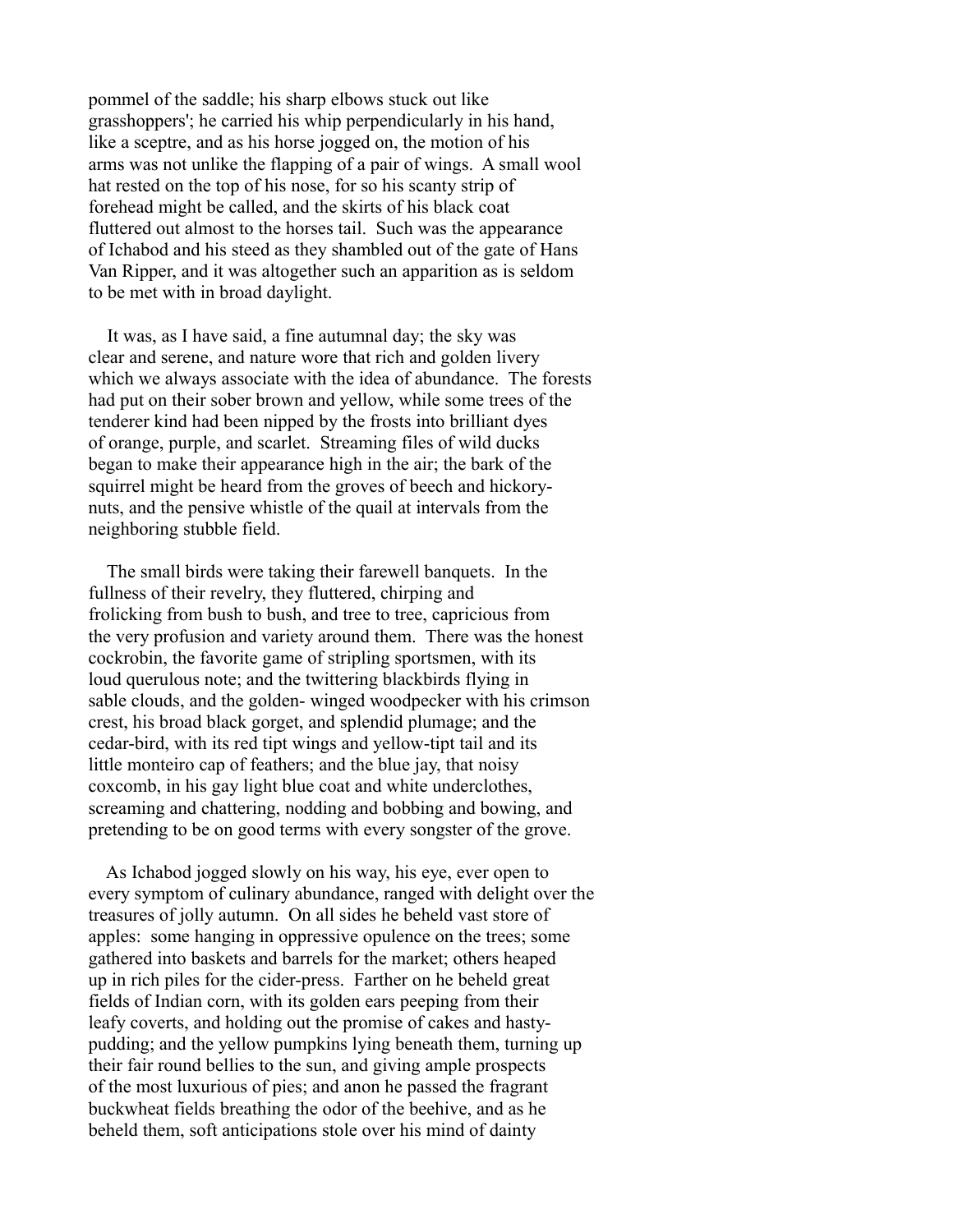slap-jacks, well buttered, and garnished with honey or treacle, by the delicate little dimpled hand of Katrina Van Tassel.

 Thus feeding his mind with many sweet thoughts and "sugared suppositions," he journeyed along the sides of a range of hills which look out upon some of the goodliest scenes of the mighty Hudson. The sun gradually wheeled his broad disk down in the west. The wide bosom of the Tappan Zee lay motionless and glassy, excepting that here and there a gentle undulation waved and prolonged the blue shallow of the distant mountain. A few amber clouds floated in the sky, without a breath of air to move them. The horizon was of a fine golden tint, changing gradually into a pure apple green, and from that into the deep blue of the midheaven. A slanting ray lingered on the woody crests of the precipices that overhung some parts of the river, giving greater depth to the dark gray and purple of their rocky sides. A sloop was loitering in the distance, dropping slowly down with the tide, her sail hanging uselessly against the mast; and as the reflection of the sky gleamed along the still water, it seemed as if the vessel was suspended in the air.

 It was toward evening that Ichabod arrived at the castle of the Heer Van Tassel, which he found thronged with the pride and flower of the adjacent country Old farmers, a spare leathernfaced race, in homespun coats and breeches, blue stockings, huge shoes, and magnificent pewter buckles. Their brisk, withered little dames, in close crimped caps, long waisted short-gowns, homespun petticoats, with scissors and pin-cushions, and gay calico pockets hanging on the outside. Buxom lasses, almost as antiquated as their mothers, excepting where a straw hat, a fine ribbon, or perhaps a white frock, gave symptoms of city innovation. The sons, in short square-skirted coats, with rows of stupendous brass buttons, and their hair generally queued in the fashion of the times, especially if they could procure an eelskin for the purpose, it being esteemed throughout the country as a potent nourisher and strengthener of the hair.

 Brom Bones, however, was the hero of the scene, having come to the gathering on his favorite steed Daredevil, a creature, like himself, full of mettle and mischief, and which no one but himself could manage. He was, in fact, noted for preferring vicious animals, given to all kinds of tricks which kept the rider in constant risk of his neck, for he held a tractable, wellbroken horse as unworthy of a lad of spirit.

 Fain would I pause to dwell upon the world of charms that burst upon the enraptured gaze of my hero, as he entered the state parlor of Van Tassel's mansion. Not those of the bevy of buxom lasses, with their luxurious display of red and white; but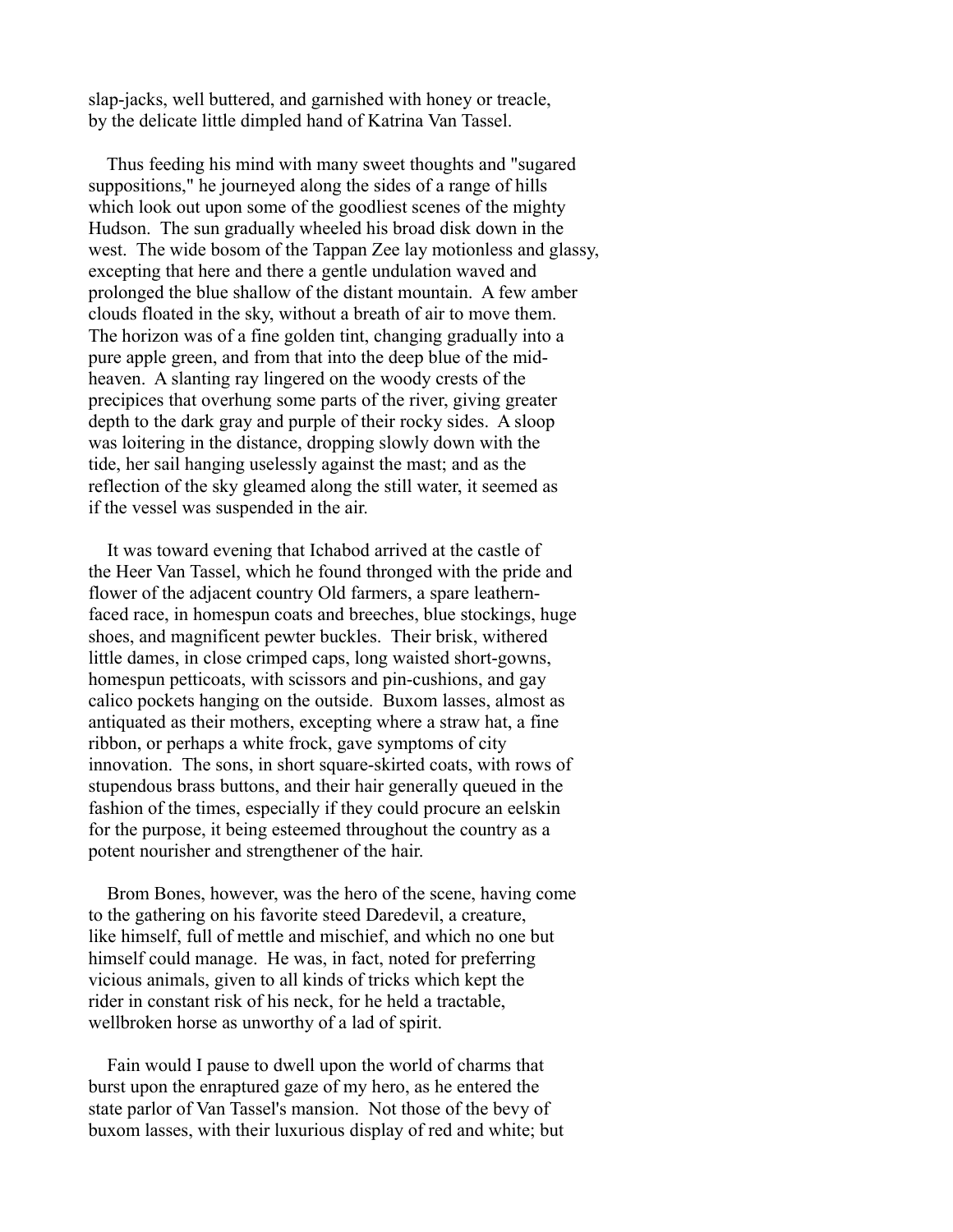the ample charms of a genuine Dutch country tea-table, in the sumptuous time of autumn. Such heaped up platters of cakes of various and almost indescribable kinds, known only to experienced Dutch housewives! There was the doughty doughnut, the tender olykoek, and the crisp and crumbling cruller; sweet cakes and short cakes, ginger cakes and honey cakes, and the whole family of cakes. And then there were apple pies, and peach pies, and pumpkin pies; besides slices of ham and smoked beef; and moreover delectable dishes of preserved plums, and peaches, and pears, and quinces; not to mention broiled shad and roasted chickens; together with bowls of milk and cream, all mingled higgledypigglely, pretty much as I have enumerated them, with the motherly teapot sending up its clouds of vapor from the midst-- Heaven bless the mark! I want breath and time to discuss this banquet as it deserves, and am too eager to get on with my story. Happily, Ichabod Crane was not in so great a hurry as his historian, but did ample justice to every dainty.

 He was a kind and thankful creature, whose heart dilated in proportion as his skin was filled with good cheer, and whose spirits rose with eating, as some men's do with drink. He could not help, too, rolling his large eyes round him as he ate, and chuckling with the possibility that he might one day be lord of all this scene of almost unimaginable luxury and splendor. Then, he thought, how soon he 'd turn his back upon the old schoolhouse; snap his fingers in the face of Hans Van Ripper, and every other niggardly patron, and kick any itinerant pedagogue out of doors that should dare to call him comrade!

 Old Baltus Van Tassel moved about among his guests with a face dilated with content and goodhumor, round and jolly as the harvest moon. His hospitable attentions were brief, but expressive, being confined to a shake of the hand, a slap on the shoulder, a loud laugh, and a pressing invitation to "fall to, and help themselves."

 And now the sound of the music from the common room, or hall, summoned to the dance. The musician was an old gray-headed negro, who had been the itinerant orchestra of the neighborhood for more than half a century. His instrument was as old and battered as himself. The greater part of the time he scraped on two or three strings, accompanying every movement of the bow with a motion of the head; bowing almost to the ground, and stamping with his foot whenever a fresh couple were to start.

 Ichabod prided himself upon his dancing as much as upon his vocal powers. Not a limb, not a fibre about him was idle; and to have seen his loosely hung frame in full motion, and clattering about the room, you would have thought St. Vitus himself, that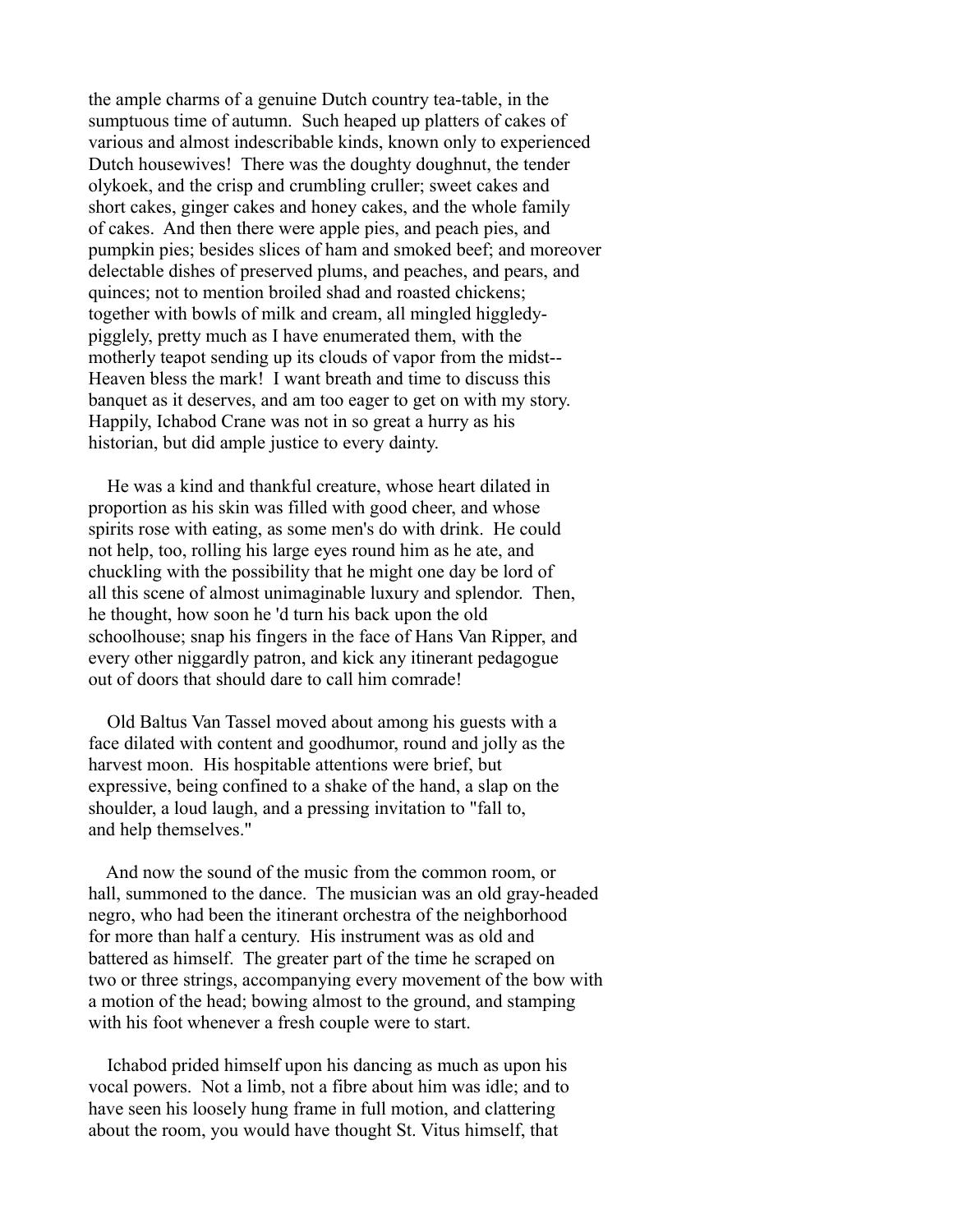blessed patron of the dance, was figuring before you in person. He was the admiration of all the negroes; who, having gathered, of all ages and sizes, from the farm and the neighborhood, stood forming a pyramid of shining black faces at every door and window; gazing with delight at the scene; rolling their white eye-balls, and showing grinning rows of ivory from ear to ear. How could the flogger of urchins be otherwise than animated and joyous? the lady of his heart was his partner in the dance, and smiling graciously in reply to all his amorous oglings; while Brom Bones, sorely smitten with love and jealousy, sat brooding by himself in one corner.

 When the dance was at an end, Ichabod was attracted to a knot of the sager folks, who, with Old V an Tassel, sat smoking at one end of the piazza, gossiping over former times, and drawing out long stories about the war. This neighborhood, at the time of which I am speaking, was one of those highly favored places which abound with chronicle and great men. The British and American line had run near it during the war; it had, therefore], been the scene of marauding and infested with refugees, cow-boys, and all kinds of border chivalry. Just sufficient time had elapsed to enable each story-teller to dress up his tale with a little becoming fiction, and, in the indistinctness of his recollection, to make himself the hero of every exploit.

 There was the story of Doffue Martling, a large blue-bearded Dutchman, who had nearly taken a British frigate with an old iron nine-pounder from a mud breastwork, only that his gun burst at the sixth discharge. And there was an old gentleman who shall be nameless, being too rich a mynheer to be lightly mentioned, who, in the battle of White Plains, being an excellent master of defence, parried a musket-ball with a small-sword, insomuch that he absolutely felt it whiz round the blade, and glance off at the hilt; in proof of which he was ready at any time to show the sword, with the hilt a little bent. There were several more that had been equally great in the field, not one of whom but was persuaded that he had a considerable hand in bringing the war to a happy termination.

 But all these were nothing to the tales of ghosts and apparitions that succeeded. The neighborhood is rich in legendary treasures of the kind. Local tales and superstitions thrive best in these sheltered, long settled retreats; but are trampled under foot by the shifting throng that forms the population of most of our country places. Besides, there is no encouragement for ghosts in most of our villages, for they have scarcely had time to finish their first nap and turn themselves in their graves, before their surviving friends have travelled away from the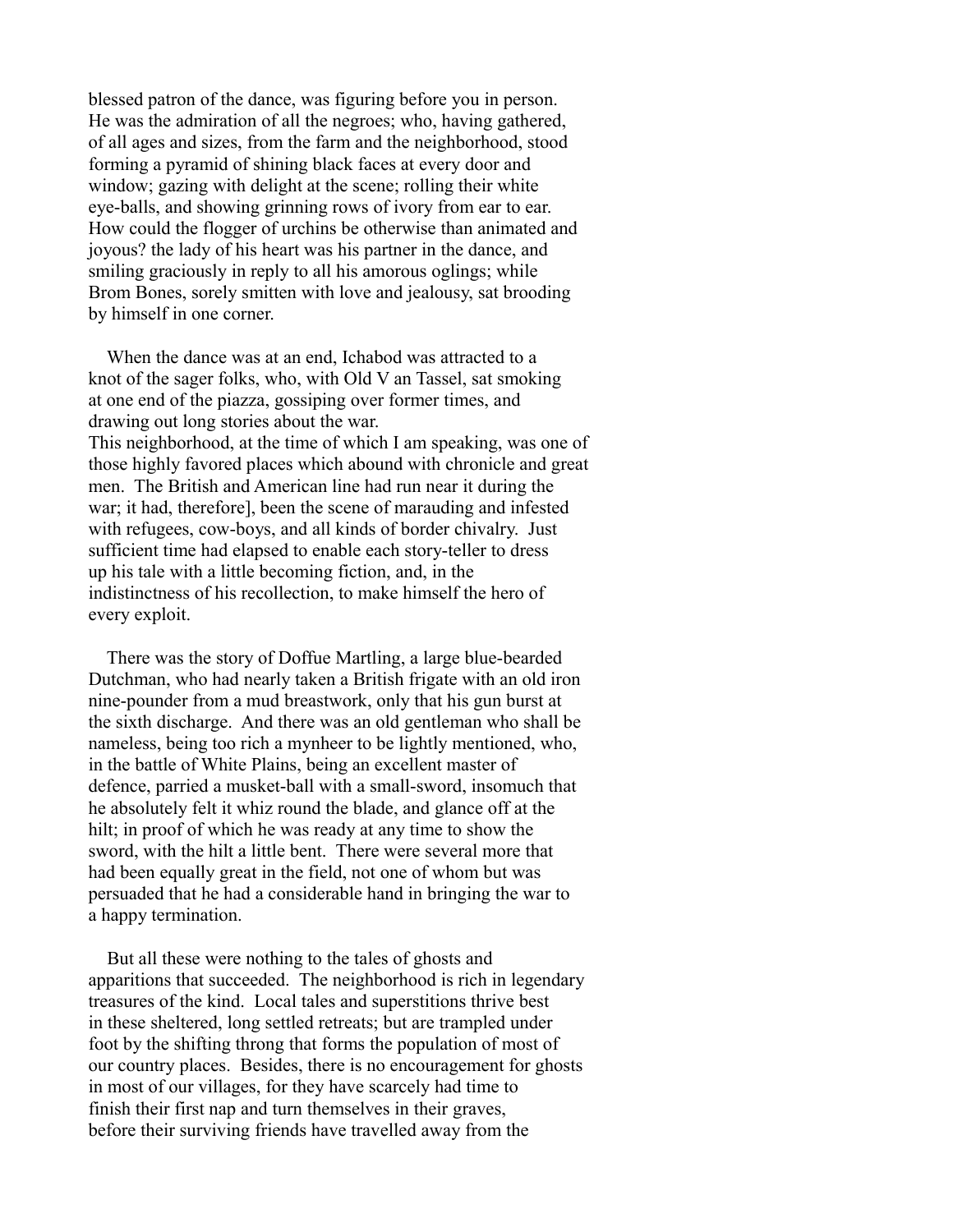neighborhood; so that when they turn out at night to walk their rounds, they have no acquaintance left to call upon. This is perhaps the reason why we so seldom hear of ghosts except in our long-established Dutch communities.

 The immediate cause, however, of the prevalence of supernatural stories in these parts, was doubtless owing to the vicinity of Sleepy Hollow. There was a contagion in the very air that blew from that haunted region; it breathed forth an atmosphere of dreams and fancies infecting all the land. Several of the Sleepy Hollow people were present at Van Tassel's, and, as usual, were doling out their wild and wonderful legends. Many dismal tales were told about funeral trains, and mourning cries and wailings heard and seen about the great tree where the unfortunate Major Andre was taken, and which stood in the neighborhood. Some mention was made also of the woman in white, that haunted the dark glen at Raven Rock, and was often heard to shriek on winter nights before a storm, having perished there in the snow. The chief part of the stories, however, turned upon the favorite spectre of Sleepy Hollow, the Headless Horseman, who had been heard several times of late, patrolling the country; and, it was said, tethered his horse nightly among the graves in the churchyard.

 The sequestered situation of this church seems always to have made it a favorite haunt of troubled spirits. It stands on a knoll, surrounded by locust, trees and lofty elms, from among which its decent, whitewashed walls shine modestly forth, like Christian purity beaming through the shades of retirement. A gentle slope descends from it to a silver sheet of water, bordered by high trees, between which, peeps may be caught at the blue hills of the Hudson. To look upon its grass-grown yard, where the sunbeams seem to sleep so quietly, one would think that there at least the dead might rest in peace. On one side of the church extends a wide woody dell, along which raves a large brook among broken rocks and trunks of fallen trees. Over a deep black part of the stream, not far from the church, was formerly thrown a wooden bridge; the road that led to it, and the bridge itself, were thickly shaded by overhanging trees, which cast a gloom about it, even in the daytime; but occasioned a fearful darkness at night. Such was one of the favorite haunts of the Headless Horseman, and the place where he was most frequently encountered. The tale was told of old Brouwer, a most heretical disbeliever in ghosts, how he met the Horseman returning from his foray into Sleepy Hollow, and was obliged to get up behind him; how they galloped over bush and brake, over hill and swamp, until they reached the bridge; when the Horseman suddenly turned into a skeleton, threw old Brouwer into the brook, and sprang away over the tree-tops with a clap of thunder.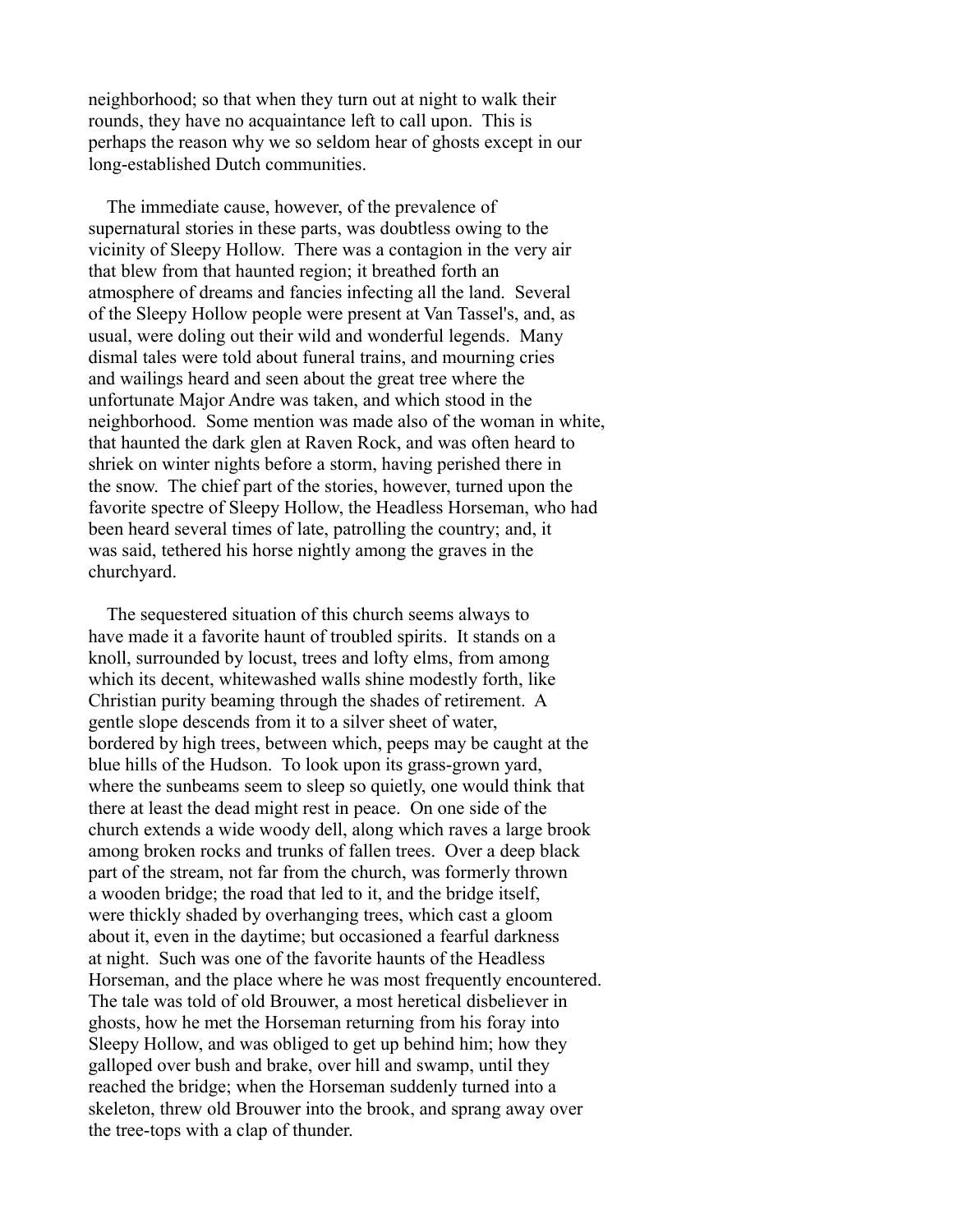This story was immediately matched by a thrice marvellous adventure of Brom Bones, who made light of the Galloping Hessian as an arrant jockey. He affirmed that on returning one night from the neighboring village of Sing Sing, he had been overtaken by this midnight trooper; that he had offered to race with him for a bowl of punch, and should have won it too, for Daredevil beat the goblin horse all hollow, but just as they came to the church bridge, the Hessian bolted, and vanished in a flash of fire.

 All these tales, told in that drowsy undertone with which men talk in the dark, the countenances of the listeners only now and then receiving a casual gleam from the glare of a pipe, sank deep in the mind of Ichabod. He repaid them in kind with large extracts from his invaluable author, Cotton Mather, and added many marvellous events that had taken place in his native State of Connecticut, and fearful sights which he had seen in his nightly walks about Sleepy Hollow.

 The revel now gradually broke up. The old farmers gathered together their families in their wagons, and were heard for some time rattling along the hollow roads, and over the distant hills. Some of the damsels mounted on pillions behind their favorite swains, and their light-hearted laughter, mingling with the clatter of hoofs, echoed along the silent woodlands, sounding fainter and fainter, until they gradually died away, --and the late scene of noise and frolic was all silent and deserted. Ichabod only lingered behind, according to the custom of country lovers, to have a tete-a-tete with the heiress; fully convinced that he was now on the high road to success. What passed at this interview I will not pretend to say, for in fact I do not know. Something, however, I fear me, must have gone wrong, for he certainly sallied forth, after no very great interval, with an air quite desolate and chapfallen. Oh, these women! these women! Could that girl have been playing off any of her coquettish tricks? Was her encouragement of the poor pedagogue all a mere sham to secure her conquest of his rival? Heaven only knows, not I! Let it suffice to say, Ichabod stole forth with the air of one who had been sacking a henroost, rather than a fair lady's heart. Without looking to the right or left to notice the scene of rural wealth, on which he had so often gloated, he went straight to the stable, and with several hearty cuffs and kicks roused his steed most uncourteously from the comfortable quarters in which he was soundly sleeping, dreaming of mountains of corn and oats, and whole valleys of timothy and clover.

 It was the very witching time of night that Ichabod, heavy hearted and crest-fallen, pursued his travels homewards, along the sides of the lofty hills which rise above Tarry Town, and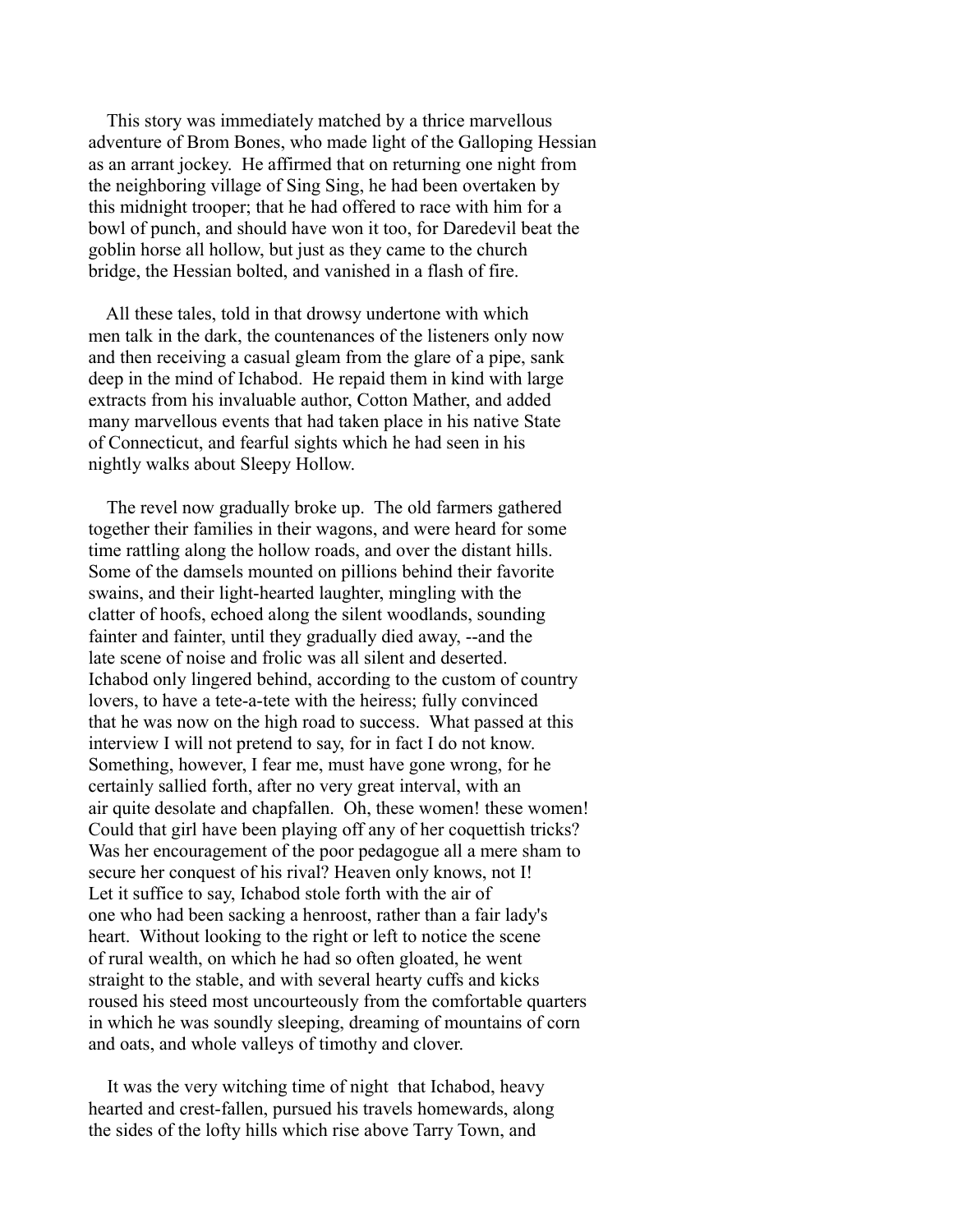which he had traversed so cheerily in the afternoon. The hour was as dismal as himself. Far below him the Tappan Zee spread its dusky and indistinct waste of waters, with here and there the tall mast of a sloop, riding quietly at anchor under the land. In the dead hush of midnight, he could even hear the barking of the watchdog from the opposite shore of the Hudson; but it was so vague and faint as only to give an idea of his distance from this faithful companion of man. Now and then, too, the long-drawn crowing of a cock, accidentally awakened, would sound far, far off, from some farmhouse away among the hills--but it was like a dreaming sound in his ear. No signs of life occurred near him, but occasionally the melancholy chirp of a cricket, or perhaps the guttural twang of a bull-frog from a neighboring marsh, as if sleeping uncomfortably and turning suddenly in his bed.

 All the stories of ghosts and goblins that he had heard in the afternoon now came crowding upon his recollection. The night grew darker and darker; the stars seemed to sink deeper in the sky, and driving clouds occasionally hid them from his sight. He had never felt so lonely and dismal. He was, moreover, approaching the very place where many of the scenes of the ghost stories had been laid. In the centre of the road stood an enormous tulip-tree, which towered like a giant above all the other trees of the neighborhood, and formed a kind of landmark. Its limbs were gnarled and fantastic, large enough to form trunks for ordinary trees, twisting down almost to the earth, and rising again into the air. It was connected with the tragical story of the unfortunate Andre, who had been taken prisoner hard by; and was universally known by the name of Major Andre's tree. The common people regarded it with a mixture of respect and superstition, partly out of sympathy for the fate of its illstarred namesake, and partly from the tales of strange sights, and doleful lamentations, told concerning it.

 As Ichabod approached this fearful tree, he began to whistle; he thought his whistle was answered; it was but a blast sweeping sharply through the dry branches. As he approached a little nearer, he thought he saw something white, hanging in the midst of the tree: he paused, and ceased whistling but, on looking more narrowly, perceived that it was a place where the tree had been scathed by lightning, and the white wood laid bare. Suddenly he heard a groan--his teeth chattered, and his knees smote against the saddle: it was but the rubbing of one huge bough upon another, as they were swayed about by the breeze. He passed the tree in safety, but new perils lay before him.

 About two hundred yards from the tree, a small brook crossed the road, and ran into a marshy and thickly-wooded glen, known by the name of Wiley's Swamp. A few rough logs, laid side by side,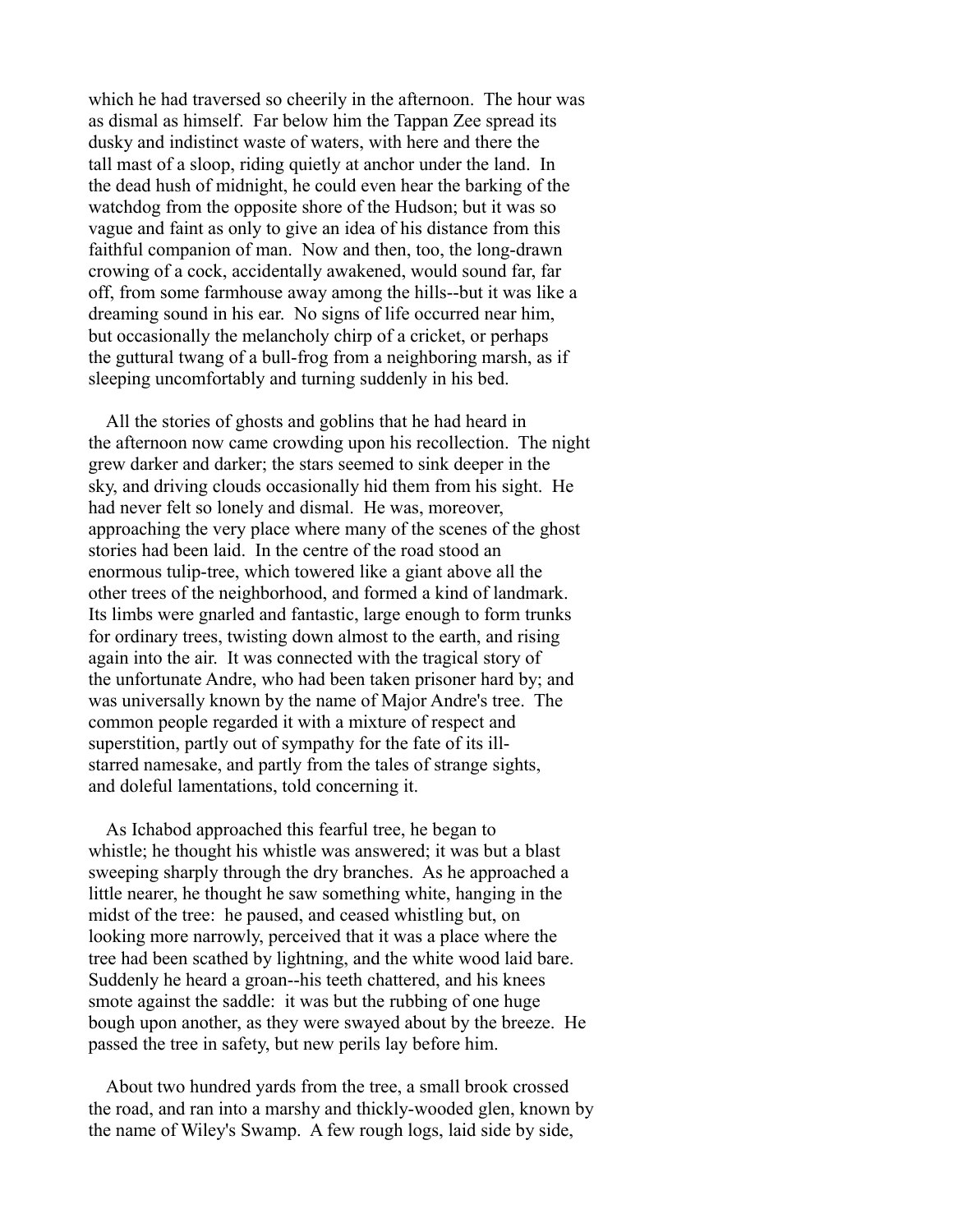served for a bridge over this stream. On that side of the road where the brook entered the wood, a group of oaks and chestnuts, matted thick with wild grape-vines, threw a cavernous gloom over it. To pass this bridge was the severest trial. It was at this identical spot that the unfortunate Andre was captured, and under the covert of those chestnuts and vines were the sturdy yeomen concealed who surprised him. This has ever since been considered a haunted stream, and fearful are the feelings of the school-boy who has to pass it alone after dark.

 As he approached the stream, his heart began to thump he summoned up, however, all his resolution, gave his horse half a score of kicks in the ribs, and attempted to dash briskly across the bridge; but instead of starting forward, the perverse old animal made a lateral movement, and ran broadside against the fence. Ichabod, whose fears increased with the delay, jerked the reins on the other side, and kicked lustily with the contrary foot: it was all in vain; his steed started, it is true, but it was only to plunge to the opposite side of the road into a thicket of brambles and alder-bushes. The schoolmaster now bestowed both whip and heel upon the starveling ribs of old Gunpowder, who dashed forward, snuffling and snorting, but came to a stand just by the bridge, with a suddenness that had nearly sent his rider sprawling over his head. Just at this moment a plashy tramp by the side of the bridge caught the sensitive ear of Ichabod. In the dark shadow of the grove, on the margin of the brook, he beheld something huge, misshapen and towering. It stirred not, but seemed gathered up in the gloom, like some gigantic monster ready to spring upon the traveller.

 The hair of the affrighted pedagogue rose upon his head with terror. What was to be done? To turn and fly was now too late; and besides, what chance was there of escaping ghost or goblin, if such it was, which could ride upon the wings of the wind? Summoning up, therefore, a show of courage, he demanded in stammering accents, " Who are you?" He received no reply. He repeated his demand in a still more agitated voice. Still there was no answer. Once more he cudgelled the sides of the inflexible Gunpowder, and, shutting his eyes, broke forth with involuntary fervor into a psalm tune. Just then the shadowy object of alarm put itself in motion, and with a scramble and a bound stood at once in the middle of the road. Though the night was dark and dismal, yet the form of the unknown might now in some degree be ascertained. He appeared to be a horseman of large dimensions, and mounted on a black horse of powerful frame. He made no offer of molestation or sociability, but kept aloof on one side of the road, jogging along on the blind side of old Gunpowder, who had now got over his fright and waywardness.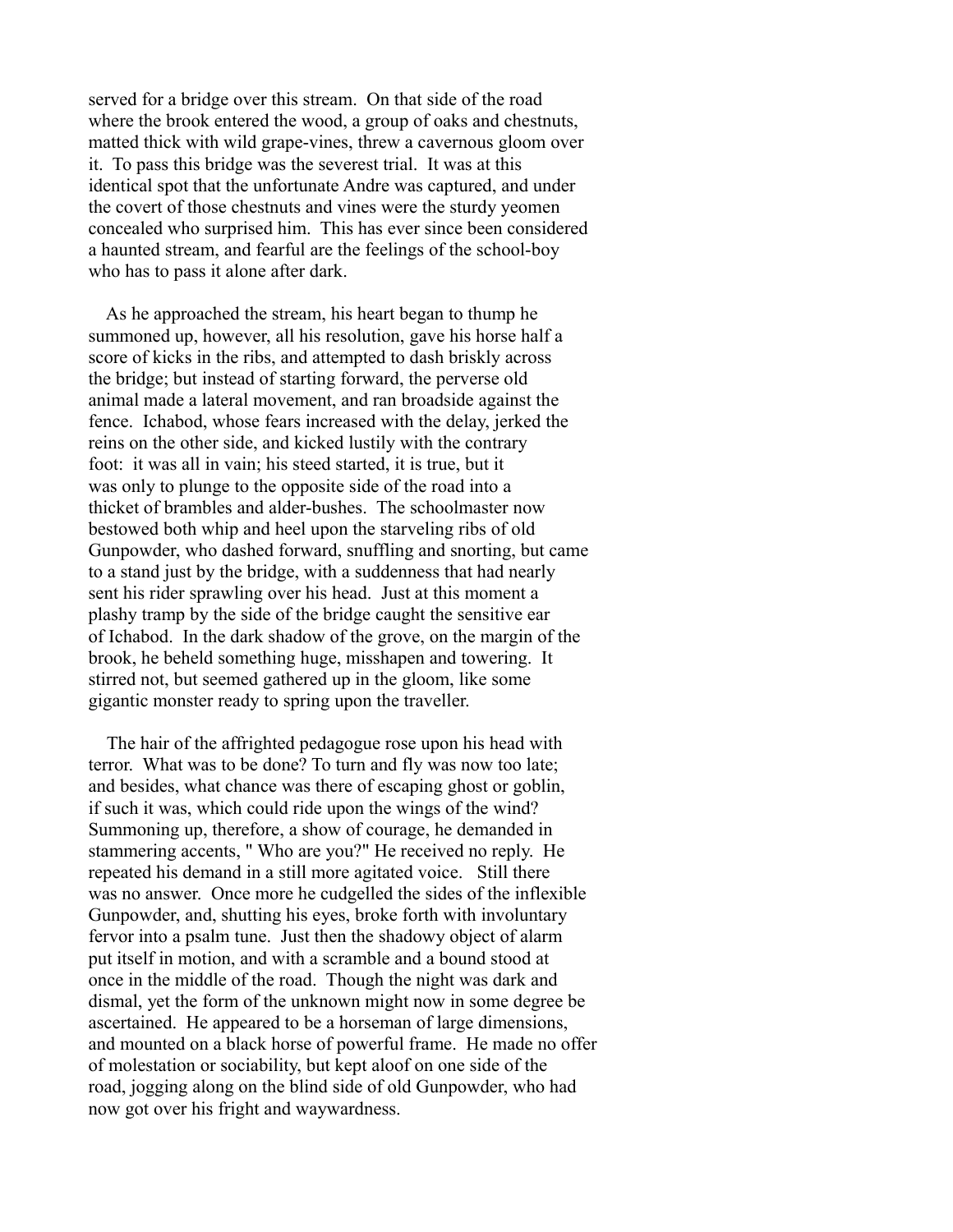Ichabod, who had no relish for this strange midnight companion, and bethought himself of the adventure of Brom Bones with the Galloping Hessian, now quickened his steed in hopes of leaving him behind. The stranger, however, quickened his horse to an equal pace. Ichabod pulled up, and fell into a walk, thinking to lag behind, --the other did the same. His heart began to sink within him; he endeavored to resume his psalm tune, but his parched tongue clove to the roof of his mouth, and he could not utter a stave. There was something in the moody and dogged silence of this pertinacious companion that was mysterious and appalling. It was soon fearfully accounted for. On mounting a rising ground, which brought the figure of his fellow-traveller in relief against the sky, gigantic in height, and muffled in a cloak, Ichabod was horror-struck on perceiving that he was headless! but his horror was still more increased on observing that the head, which should have rested on his shoulders, was carried before him on the pommel of his saddle! His terror rose to desperation; he rained a shower of kicks and blows upon Gunpowder, hoping by a sudden movement to give his companion the slip; but the spectre started full jump with him. Away, then, they dashed through thick and thin; stones flying and sparks flashing at every bound. Ichabod's flimsy garments fluttered in the air, as he stretched his long lank body away over his horse's head, in the eagerness of his flight.

 They had now reached the road which turns off to Sleepy Hollow; but Gunpowder, who seemed possessed with a demon, instead of keeping up it, made an opposite turn, and plunged headlong down hill to the left. This road leads through a sandy hollow shaded by trees for about a quarter of a mile, where it crosses the bridge famous in goblin story; and just beyond swells the green knoll on which stands the whitewashed church.

 As yet the panic of the steed had given his unskilful rider an apparent advantage in the chase, but just as he had got half way through the hollow, the girths of the saddle gave way, and he felt it slipping from under him. He seized it by the pommel, and endeavored to hold it firm, but in vain; and had just time to save himself by clasping old Gunpowder round the neck, when the saddle fell to the earth, and he heard it trampled under foot by his pursuer. For a moment the terror of Hans Van Ripper's wrath passed across his mind, --for it was his Sunday saddle; but this was no time for petty fears; the goblin was hard on his haunches; and (unskilful rider that he was!) he had much ado to maintain his seat; sometimes slipping on one side, sometimes on another, and sometimes jolted on the high ridge of his horse's backbone, with a violence that he verily feared would cleave him asunder.

An opening, in the trees now cheered him with the hopes that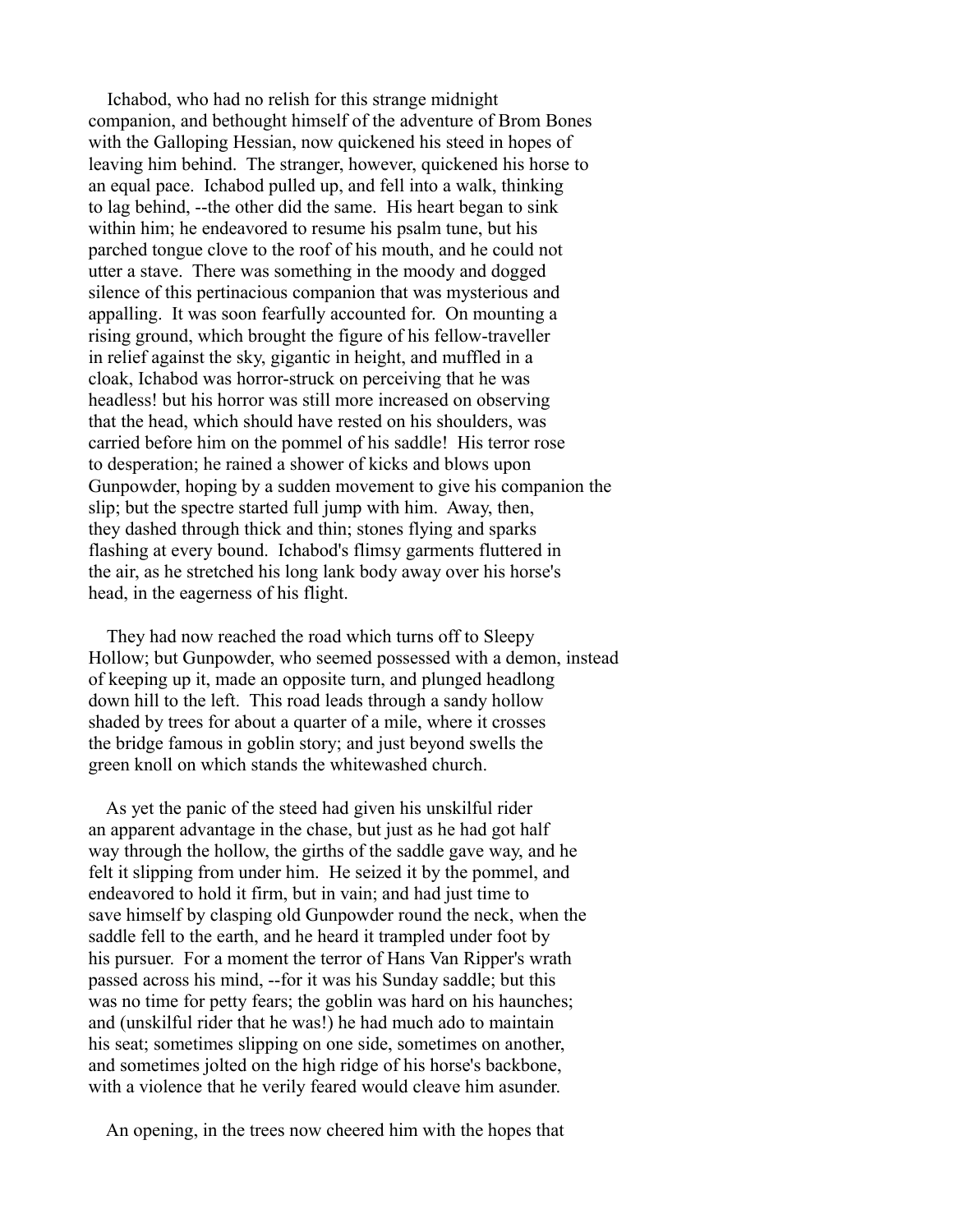the church bridge was at hand. The wavering reflection of a silver star in the bosom of the brook told him that he was not mistaken. He saw the walls of the church dimly glaring under the trees beyond. He recollected the place where Brom Bones' ghostly competitor had disappeard. "If I can but reach that bridge," thought Ichabod, " I am safe." Just then he heard the black steed panting and blowing close behind him; he even fancied that he felt his hot breath. Another convulsive kick in the ribs, and old Gunpowder sprang upon the bridge; he thundered over the resounding planks; he gained the opposite side; and now Ichabod cast a look behind to see if his pursuer should vanish, according to rule, in a flash of fire and brimstone. Just then he saw the goblin rising in his stirrups, and in the very act of hurling his head at him. Ichabod endeavored to dodge the horrible missile, but too late. It encountered his cranium with a tremendous crash, --he was tumbled headlong into the dust, and Gunpowder, the black steed, and the goblin rider, passed by like a whirlwind.

 The next morning the old horse was found without his saddle, and with the bridle under his feet, soberly cropping the grass at his master's gate. Ichabod did not make his appearance at breakfast; dinner-hour came, but no Ichabod. The boys assembled at the schoolhouse, and strolled idly about the banks of the brook; but no schoolmaster. Hans Van Ripper now began to feel some uneasiness about the fate of poor Ichabod, and his saddle. An inquiry was set on foot, and after diligent investigation they came upon his traces. In one part of the road leading to the church was found the saddle trampled in the dirt; the tracks of horses' hoofs deeply dented in the road, and evidently at furious speed, were traced to the bridge, beyond which, on the bank of a broad part o£ the brook, where the water ran deep and black, was found the hat of the unfortunate Ichabod, and close beside it a shattered pumpkin.

 The brook was searched, but the body of the schoolmaster was not to be discovered. Hans Van Ripper as executor of his estate, examined the bundle which contained all his worldly effects. They consisted of two shirts and a half; two stocks for the neck; a pair or two of worsted stockings; an old pair of corduroy smallclothes; a rusty razor; a book of psalm tunes full of dog's-ears; and a broken pitch-pipe. As to the books and furniture of the schoolhouse, they belonged to the community, excepting Cotton Mather's History of Witchcraft, a New England Almanac, and book of dreams and fortune-telling; in which last was a sheet of foolscap much scribbled and blotted in several fruitless attempts to make a copy of verses in honor of the heiress of Van Tassel. These magic books and the poetic scrawl were forthwith consigned to the flames by Hans Van Ripper; who, from that time forward, determined to send his children no more to school; observing that